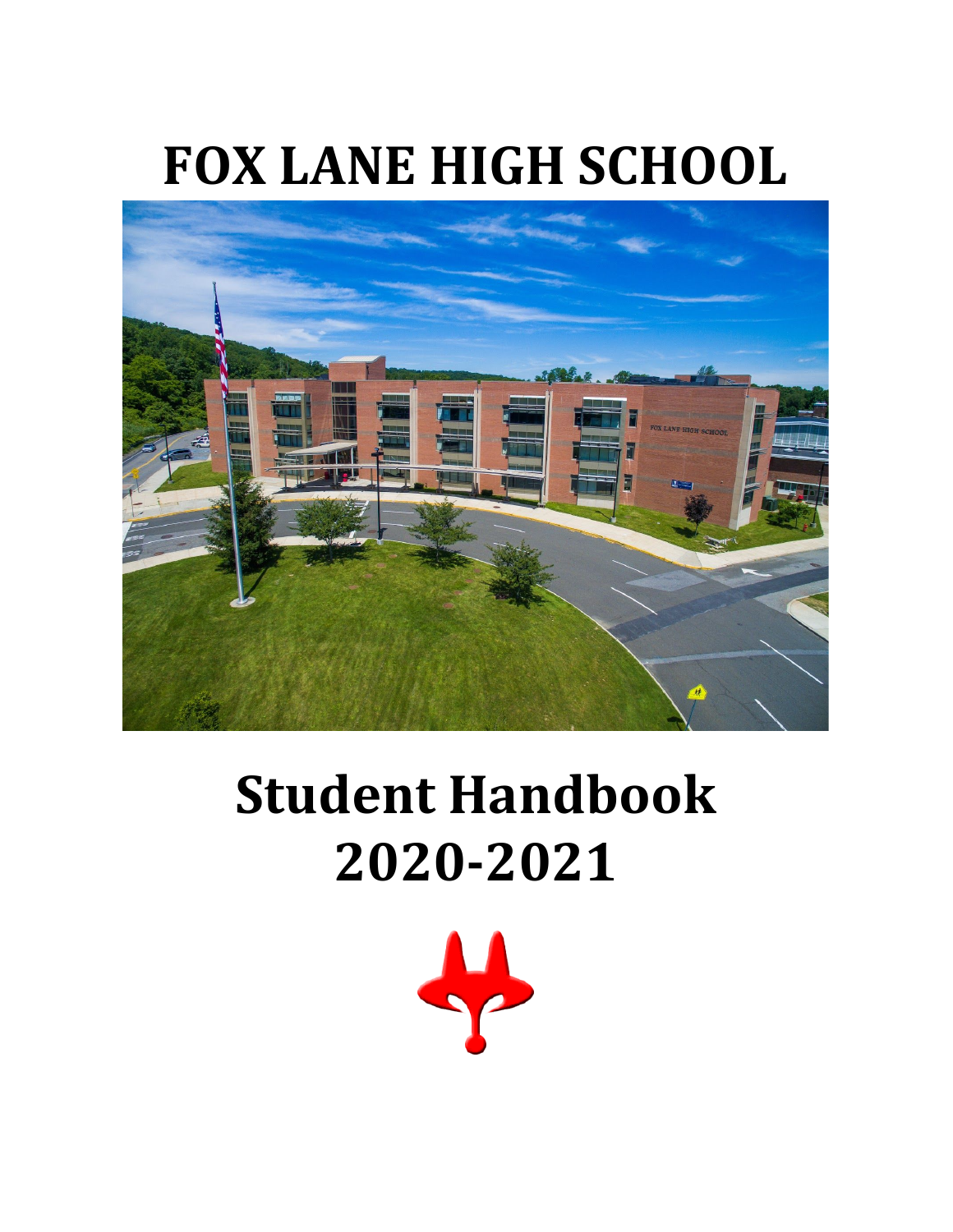# **Bedford Central School District**



### **OUR MISSION**

**THE BEDFORD CENTRAL SCHOOL DISTRICT SHALL CULTIVATE CURIOSITY AND <sup>A</sup> PASSION FOR LEARNING BY PROVIDING CHALLENGING EDUCATIONAL OPPORTUNITIES FOR ALL STUDENTS SO THEY MAY ACHIEVE THEIR FULL POTENTIAL AS PRODUCTIVE AND CONTRIBUTING MEMBERS OF SOCIETY.**

### **OUR VISION**

**INSPIRING AND CHALLENGING OUR STUDENTS**

# **FOX LANE HIGH SCHOOL OUR PHILOSOPHY**

Fox Lane High School strives to be a community of learners where full human development and adaptability to change are the primary goals. We seek to foster these traits in a humane and caring climate in which diversity is respected. We are committed to nurturing responsibility, respect for individual rights, and active participation in community life as the necessary basis for a democratic society. In this endeavor, we encourage all members of the Fox Lane community to make choices, to share in decision-making and to accept consequences. We are determined to create a school where individuals feel both a sense of identity and of community in an environment of trust, confidence, justice, and openly honest communications.

Fox Lane is committed to helping students to use their minds well: to think critically, creatively, and independently. A liberal arts and sciences core serves as the basis of the curriculum. It is necessary for students to accomplish purposeful work, which is relevant to their lives and the challenges which confront them.

Teachers will encourage their students to develop an appreciation both for the individual disciplines and for the interconnected, interdisciplinary nature of knowledge and of the world. Students must continue to recognize, understand and appreciate our global community. Awareness of modern technological advances, environmental concerns and cultural diversity are integral to the academic process. The Fox Lane High School, in seeking to do its best for all its students, will provide experiences that are rich and that will help the individual advance toward maturity.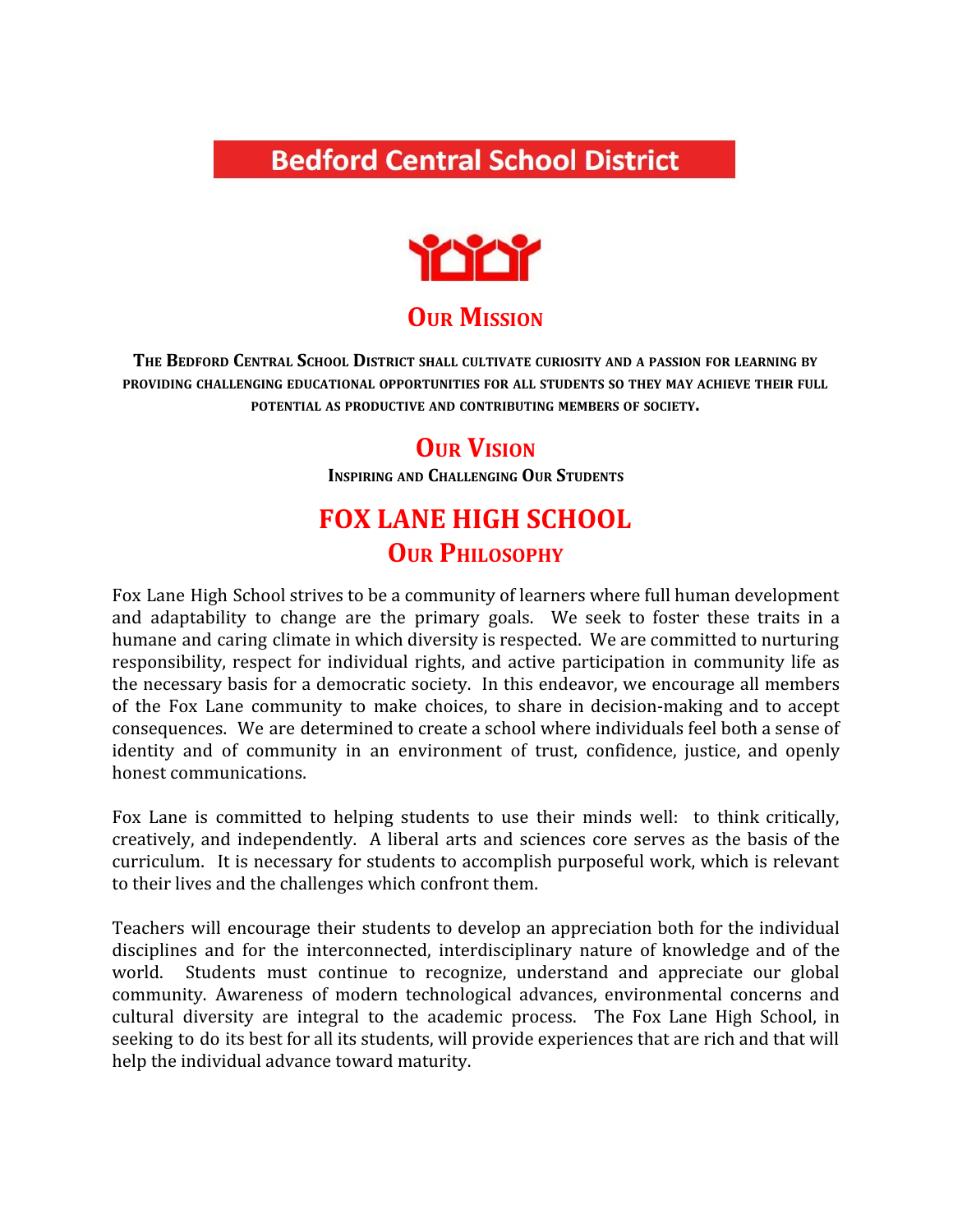# **FOX LANE HIGH SCHOOL**

# **STATEMENT OF GOALS**

- **1. To teach students that the primary responsibility for learning lies with the student.**
- **2. To teach students that self-discipline is necessary for successful personal, social and intellectual growth.**
- **3. To recognize that each of us has a responsibility to demonstrate respect, tolerance and care toward all members of the diverse community.**
- **4. To encourage participation in the learning process from all members of the community including parents, teachers, students and businesses.**
- **5. To provide a variety of learning environments and opportunities including interdisciplinary involvement.**
- **6. To encourage students to accept challenges that expands the limits of their capabilities.**
- **7. To develop a variety of modes for evaluating student progress. These assessments could include such things as exhibitions, portfolios, oral presentations, and multimedia formats in addition to the more traditional written assessments.**
- **8. To provide adequate equipment to support learning in today's society. In this process, students will be introduced to various forms of contemporary technology.**
- **9. To make the students aware of career choices, the process of seeking employment, and the methods of finding information relevant to their careers and interests.**
- **10.To teach students the value of service to our local, national, and international communities.**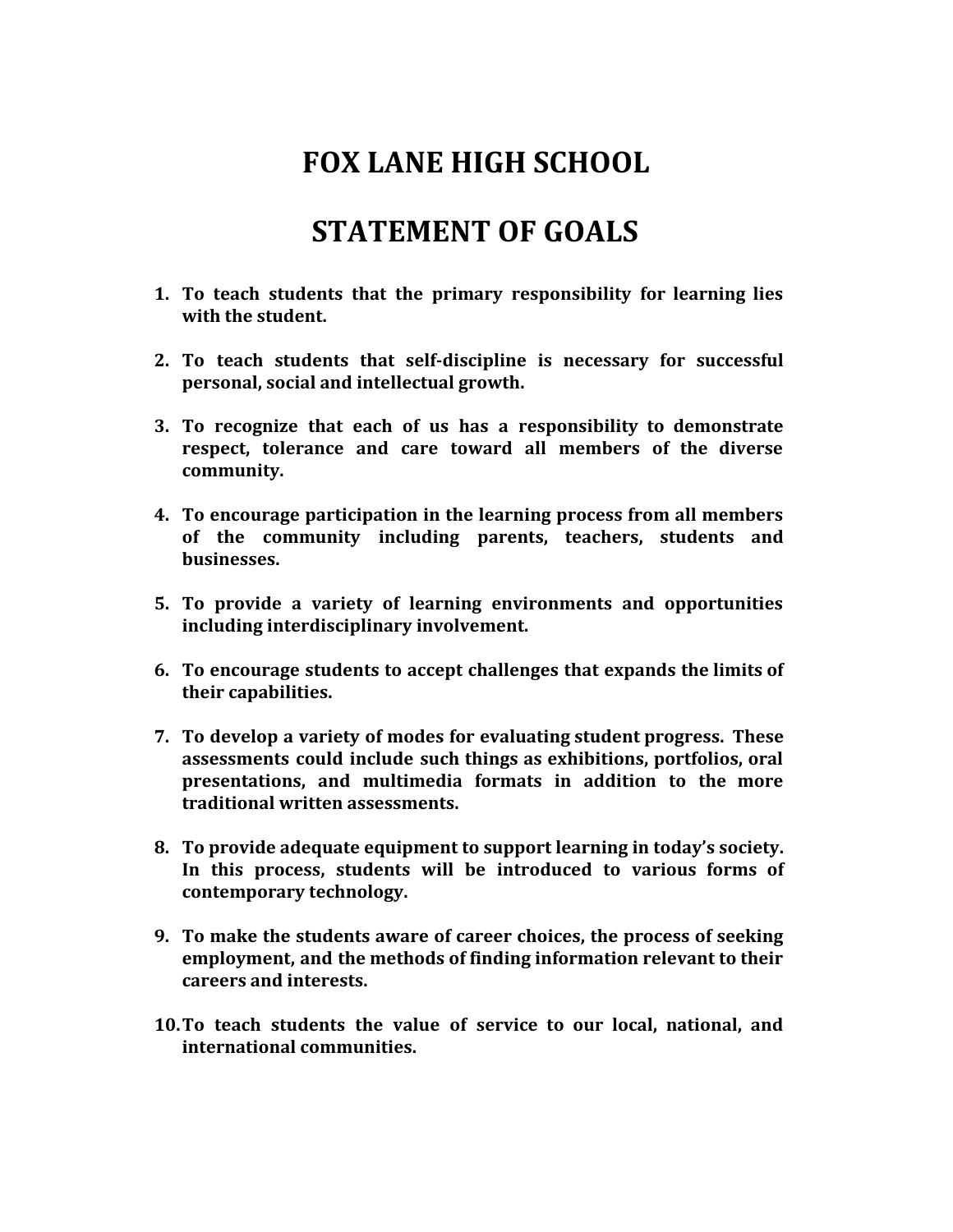# **TABLE OF CONTENTS**

#### **[Fox Lane Hybrid Plan for Re-Entry 2020-2021](#page-6-0)**

[Health](#page-6-1) & Safety [Screening](#page-6-2) Arrival and [Dismissal](#page-6-3) Senior [Privilege](#page-7-0) [Attendance](#page-7-1) Delivery of [Instruction:](#page-8-0) FLHS Hybrid Model General [Procedures](#page-8-1) for Hybrid Plan Fox Lane [Academics](#page-10-0) Course [Offerings](#page-10-1) [Attendance](#page-10-2) Absence From School [Protocols](#page-10-3) [Attendance](#page-11-0) Policy: Student Schedule [Information](#page-13-0) Add / Drop [Policy](#page-13-1) Level [Change](#page-13-2) [Request](#page-14-0) for a Teacher Change Minimal [Enrollment](#page-14-1) [Grading](#page-14-2) Policy GPA [Weighting](#page-14-3) Policy Honor Roll and [National](#page-15-0) Honor Society Advanced [Placement](#page-16-0) Exams [Independent](#page-16-1) Study [ASPIRE](#page-16-2) Student [Services](#page-16-3) The Guidance [Department](#page-16-4)

School [Psychologist](#page-17-0) Social [Workers](#page-17-1) Student [Assistance](#page-17-2) Counselor [Writing](#page-17-3) Center

#### **[School Safety](#page-18-0)**

Bedford Central School District Code of [Conduct](#page-18-1) Fox Lane High School [Philosophy](#page-18-2) for Student Conduct Climate of Respect and [Appropriate](#page-18-3) Language Discrimination / Bullying / [Cyber-Bullying](#page-18-3)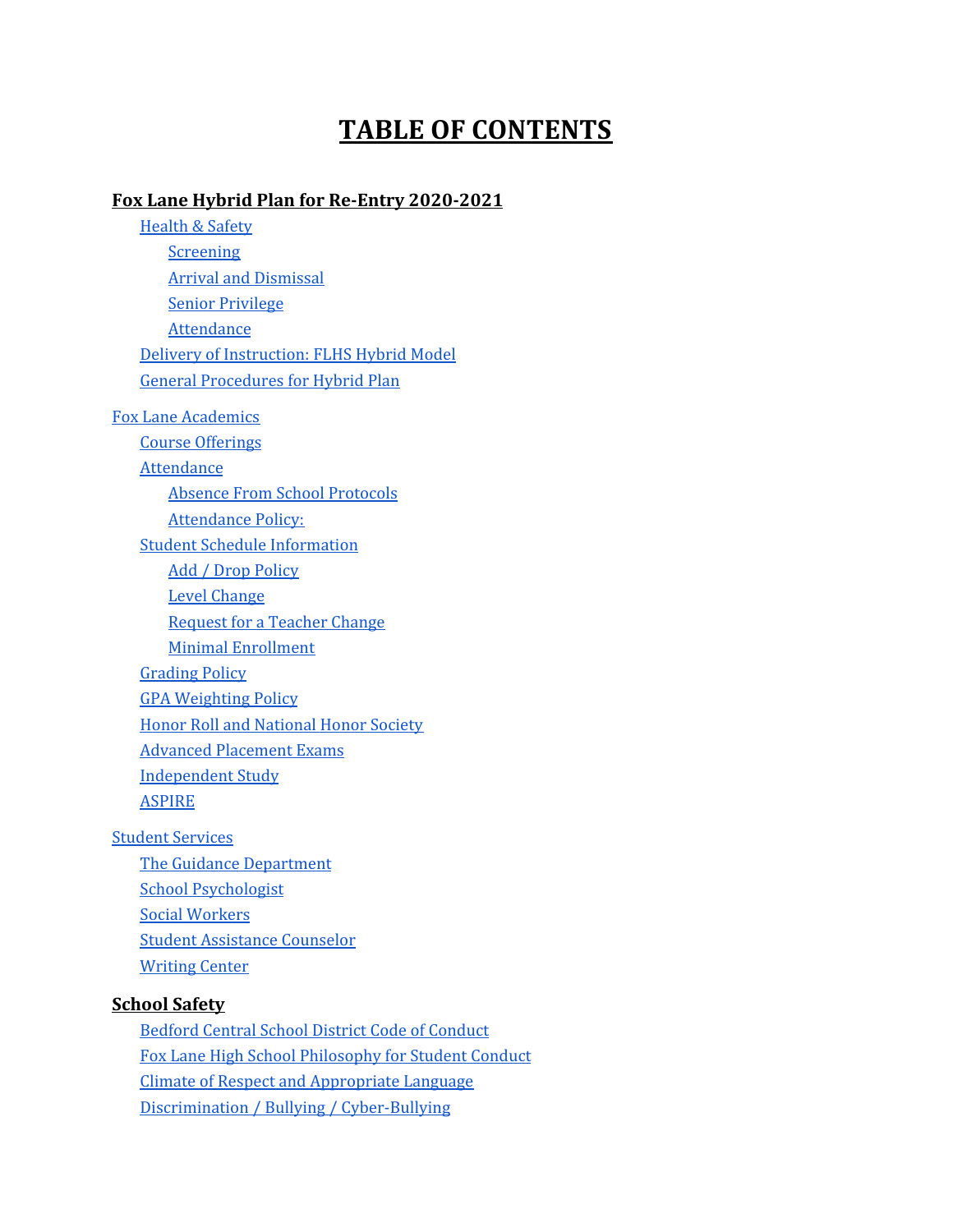Cell [Phone](#page-19-0) Usage Drugs / [Alcohol](#page-20-0) [School](#page-20-1) Attire Sexual [Harassment](#page-18-3) [Smoking](#page-18-3) and Vaping Interventions and [Consequences](#page-18-3) for Student Behavior [Anonymous](#page-23-0) Alerts [Emergency](#page-23-1) Response Protocols Weather Related / [Emergency](#page-23-2) Closing [Where](#page-24-0) To Go For Help

#### **[Student Information](#page-24-1)**

**[Buses](#page-24-2)** Lost and [Found](#page-24-3) **[Nurse](#page-24-4)** [Recycling](#page-24-5) Policy Senior Driving on [Campus](#page-25-0) Sports and [Athletics](#page-24-4) **Student [Activities](#page-24-4) [Clubs](#page-26-0)** Student [Government](#page-26-0) Student [Government](#page-27-0) Association [Student](#page-28-0) Union Class [Officers](#page-28-1) [Technology](#page-28-2) Use Policy [Transfer](#page-28-2) to Another School [Working](#page-29-0) Papers Public [Notice](#page-29-1)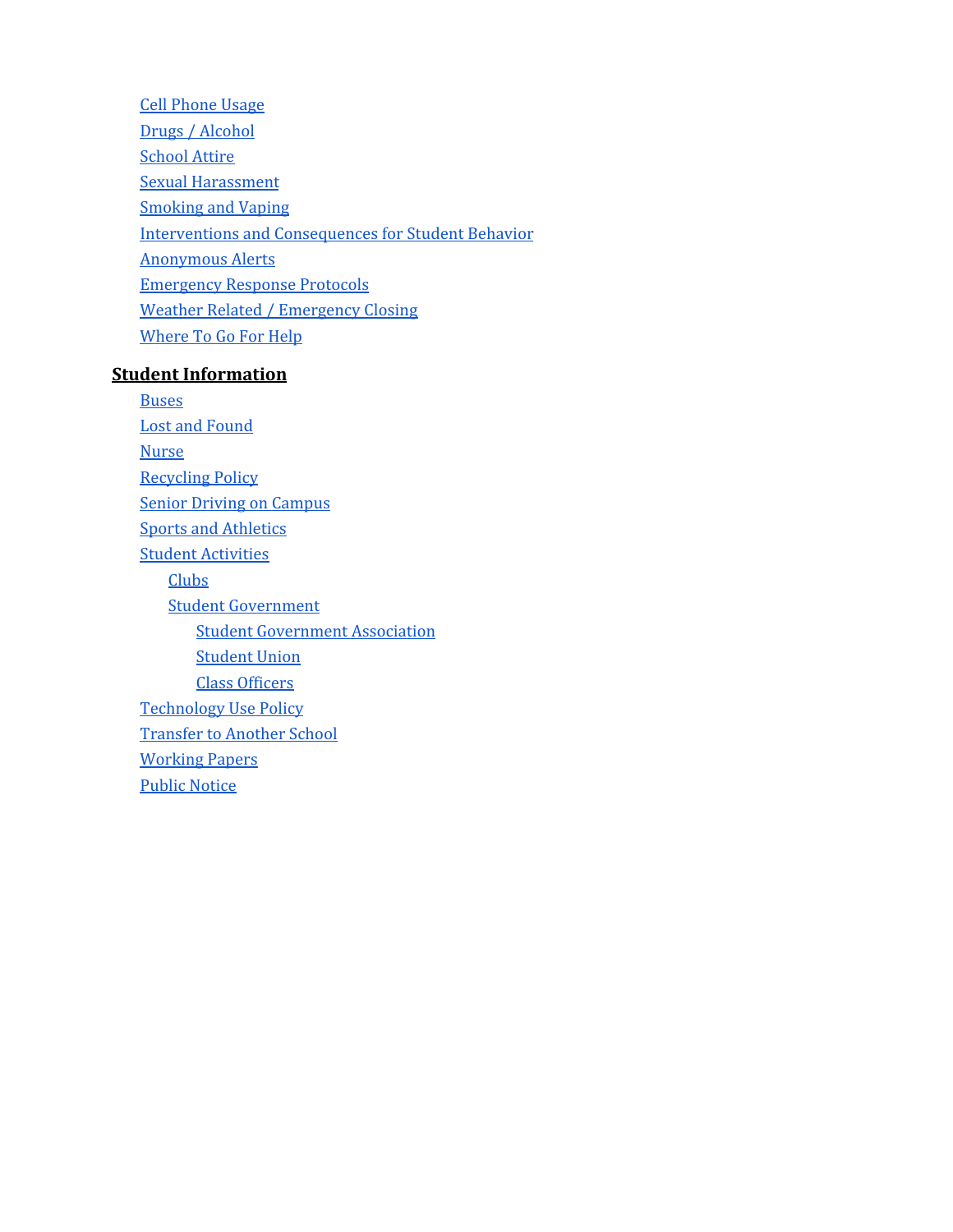### **School Contact Information**

| Principal                                                                                                   | Dr. Brett Miller                             | 241-6065 |
|-------------------------------------------------------------------------------------------------------------|----------------------------------------------|----------|
| Assistant Principal (10 <sup>th</sup> and 12 <sup>th</sup> Grade)                                           | Ms. Ana Piquero                              | 241-6089 |
| Assistant Principal (9 <sup>th</sup> and 11 <sup>th</sup> Grade)                                            | Mr. Jason Spector                            | 241-6054 |
| <b>Athletic Director</b>                                                                                    | Mr. Adam Lodewick                            | 241-6167 |
| <b>English Coordinator</b>                                                                                  | Mr. Paul Cullagh                             | 241-6035 |
| Director of ESOL                                                                                            | Mrs. Adrienne Viscardi                       | 241-6080 |
| <b>Mathematics Coordinator</b>                                                                              | Mrs. Samantha Hirsch                         | 241-6046 |
| Performing Arts Coordinator                                                                                 | Mr. Matthew Vanacoro                         | 241-6072 |
| Phys. Ed/Health Coordinator                                                                                 | Mr. Joseph Klausz                            | 241-6073 |
| Science/Tech. Coordinator                                                                                   | Mr. Paul Frisch                              | 241-6043 |
| Social Studies/Business Coordinator                                                                         | Mrs. Jenny Olson                             | 241-6032 |
| <b>Visual Arts Coordinator</b>                                                                              | Mrs. Heather Kranz                           | 241-6189 |
| World Language Coordinator                                                                                  | Mrs. Magaly Reluzco                          | 241-6077 |
|                                                                                                             | <b>ASSISTANTS TO BUILDING ADMINISTRATION</b> |          |
| Assistant to the Principal                                                                                  | Mrs. Cathy Madera                            | 241-6061 |
| Assistant to Ana Piquero                                                                                    | Mrs. Jennifer Michel                         | 241-6068 |
| Assistant to Jason Spector                                                                                  | Mrs. Kathy Preece                            | 241-6049 |
| Registrar                                                                                                   | Ms. Patty Cord                               | 241-6093 |
| <b>School Receptionist</b>                                                                                  | Mrs. Liliana Hoyos                           | 241-6085 |
| <b>Attendance Clerk</b>                                                                                     | Mrs. Tina Clarke                             | 241-6059 |
| Main Office Assistant                                                                                       | Ms. Michele Lockwood                         | 241-6095 |
| Assistant to the Athletic Director                                                                          | Mrs. Gina Fagan                              | 241-6076 |
|                                                                                                             | PUPIL PERSONNEL AND SPECIAL SERVICES         |          |
| <b>Guidance Coordinator</b>                                                                                 | Mr. Steve Marcisz                            | 241-6053 |
|                                                                                                             |                                              |          |
| <b>Guidance Counselors</b>                                                                                  | Mrs. Kristin Brown                           | 241-6191 |
|                                                                                                             | Mrs. Karen Deitch                            | 241-6190 |
|                                                                                                             | Mrs. Lisa Dunne                              | 241-6092 |
|                                                                                                             | Mr. Greg Fedorczak (Hillside)                | 241-1106 |
|                                                                                                             | Mrs. Jen Hickey                              | 241-6179 |
|                                                                                                             | Mrs. Rori Mackie                             | 241-6081 |
|                                                                                                             | Ms. Jessica Mineo                            | 241-6169 |
|                                                                                                             | Ms. Stephanie Salazar                        | 241-6178 |
| <b>School Psychologists</b>                                                                                 | Dr. Jen Fields                               | 241-6164 |
|                                                                                                             | Dr. Alyssa Kant                              | 241-6050 |
|                                                                                                             | Dr. Mary Jean MacDonald                      | 241-6060 |
|                                                                                                             | Dr. Amanda Schwartz (Hillside)               | 241-1108 |
| <b>School Social Workers</b>                                                                                | Mrs. Nalda Chery                             | 241-6582 |
|                                                                                                             | Ms. Laura Elwood                             | 241-6078 |
|                                                                                                             | Mrs. Diana Binger                            | 241-6074 |
|                                                                                                             | Ms. Margarita Ramos (Hillside)               | 241-1102 |
| <b>Student Assistance Counselor</b>                                                                         | Ms. Angela Alvarado                          | 241-6050 |
| <b>School Nurse</b>                                                                                         | Mrs. Theresa Tomassi                         | 241-6051 |
| Dean for 10 <sup>th</sup> and 12 <sup>th</sup> Grade<br>Dean for 9 <sup>th</sup> and 11 <sup>th</sup> Grade | Mr. Keith Alleyne                            | 241-6069 |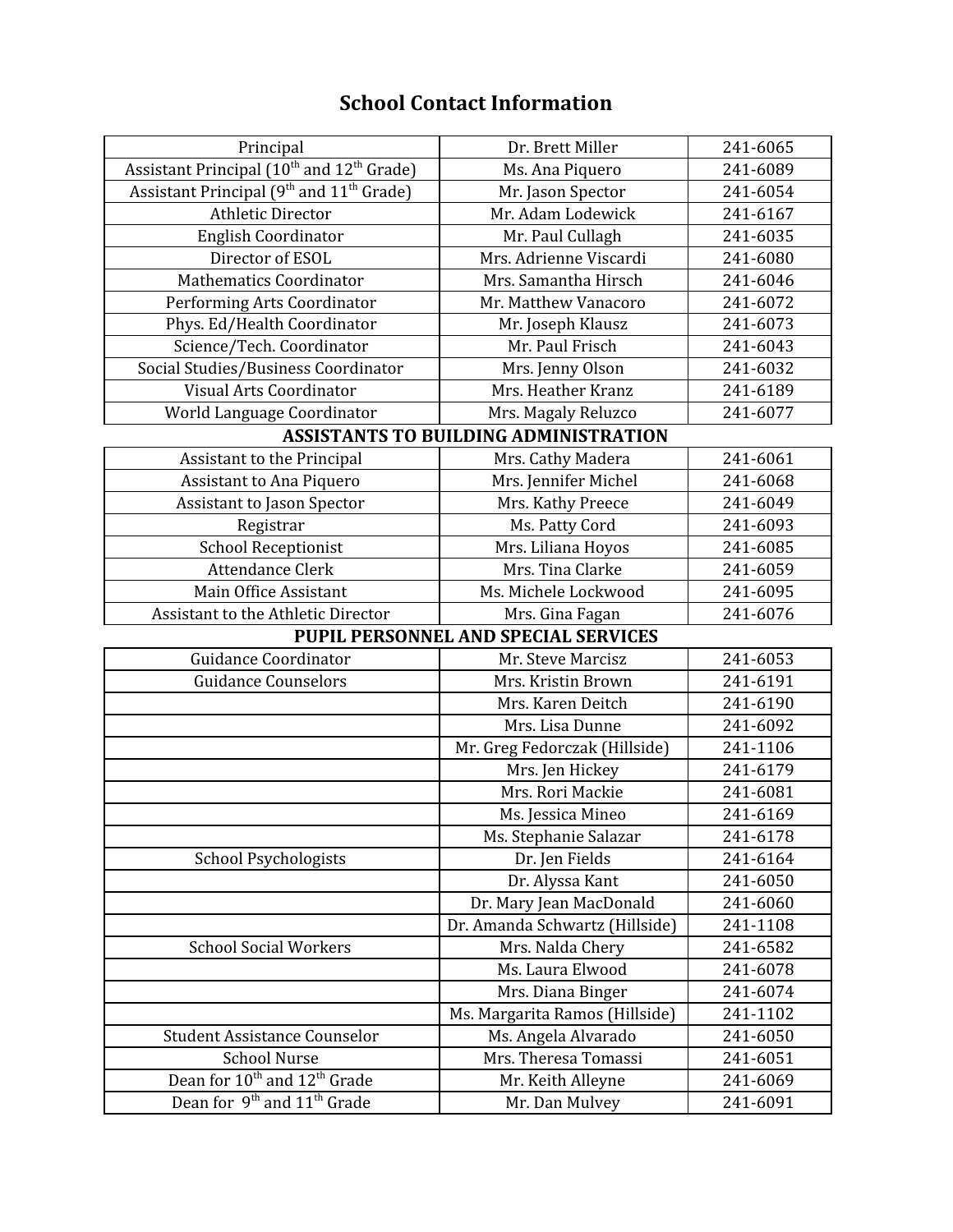# <span id="page-6-0"></span>**Fox Lane Hybrid Plan for Re-Entry 2020-2021**

We are committed to reopening our building in the safest and most effective way possible. All members of our school community must accept the individual and community responsibility to support the health and safety of ourselves and one another. To that end we **ALL** need to commit to the following:

- Daily screening for symptoms at home
- Mask-wearing throughout the school day
- Social distancing practices
- <span id="page-6-1"></span>● Hand washing and general hygiene practices

# **Health & Safety**

#### <span id="page-6-2"></span>**Screening**

Students, employees, and all other building occupants are to be screened for COVID-19 daily, *prior to their arrival at school*. Screening will be performed remotely, as per NYSDOH recommendation. Screening will consist of temperature checks, assessment of COVID-19 symptoms and answering a questionnaire. If a student or staff member does not respond "No" to all of the criteria, they should not attend school/work that day and will be instructed to notify their primary healthcare provider or the local DOH for further guidance.

NOTE: Any individual who arrives at school that has not been screened remotely will be directed to a separate holding area where screening will take place. Any student who comes to school twice without having completed the screening will be placed on remote instruction.

### **Arrival and Dismissal**

#### <span id="page-6-3"></span>**Arrival**

Students will enter the building through one of two entrances at the start of the school day.

- The South Entrance (bus loop) will be for buses only.
- The North Entrance will be used by all students driving to school, as well as parent drop-offs.
- Beyond 8:00 AM, the sole point of entry will be the North Entrance.
- For the 2020-21 school year, all FLHS students who have study halls or free periods at the start of the school day may arrive at the start of their first academic class.
	- The purpose of this is to reduce the hallway traffic at the start of the school day.
	- Students are required to get parent permission, and families are responsible for arranging their own transportation to school in this situation.
- Students will be expected to assemble in a designated area upon arrival prior to the start of first period. Arrangements will be made for students who eat breakfast at school.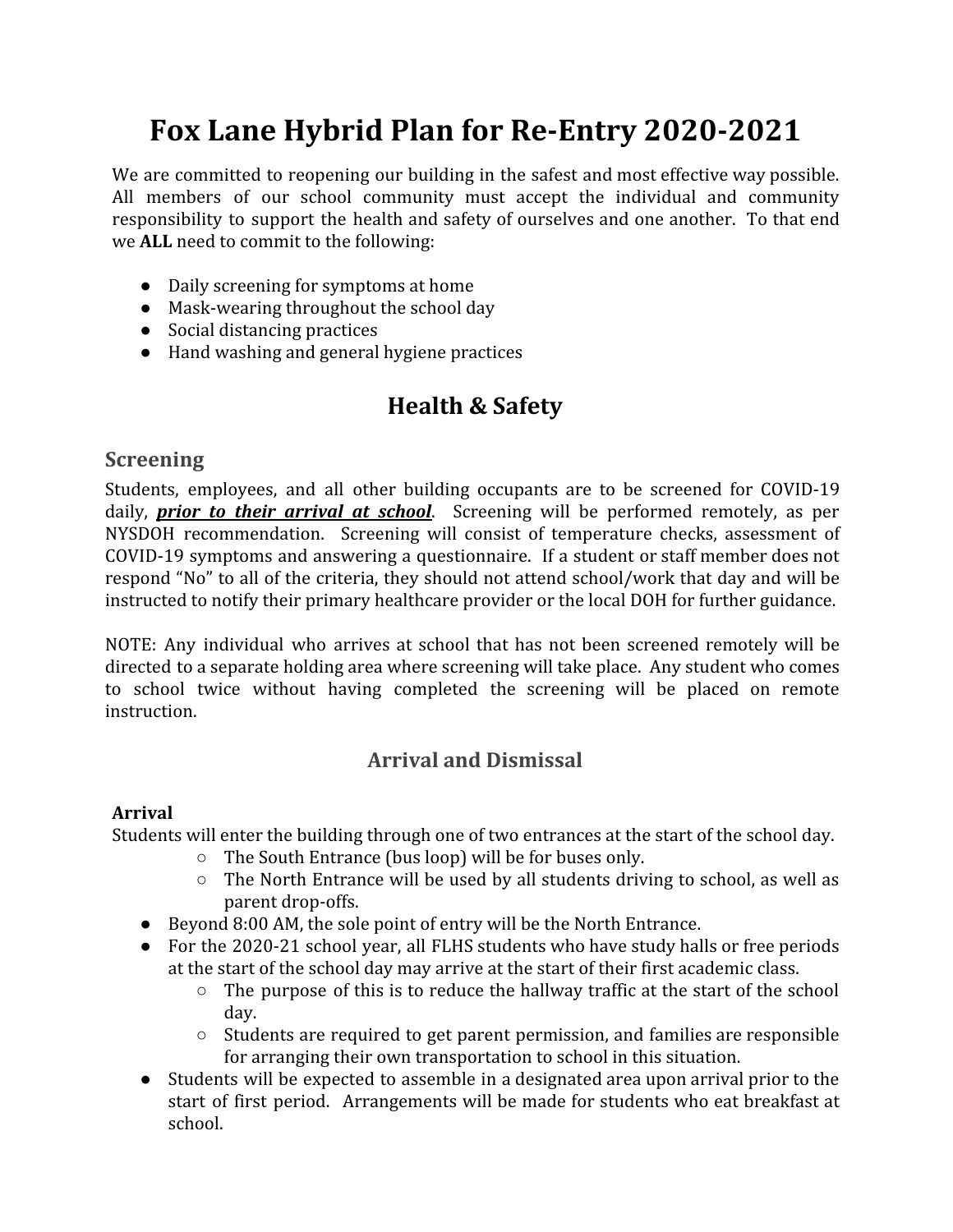#### **Dismissal**

- Dismissal will be done by grade level beginning at approximately 2:15pm. Ninth grade will be first, followed by each subsequent class.
	- $\circ$  As lockers will not be used, this will allow students to exit the building while social distancing.
	- Students taking the bus will exit through the South Entrance.
	- Students that drove to school or are being picked up by a private vehicle will exit through the north entrance.
- Students who have study halls or free periods at the end of the school day may dismiss early with parental permission.
	- The purpose of this is to reduce hallway traffic.
	- Students are required to get parent permission, and families are responsible for arranging their own transportation from school.

### **Senior Privilege**

- <span id="page-7-0"></span>● Seniors with parking permits will be permitted to drive and park on campus.
- <span id="page-7-1"></span>● *Senior privileges will be on-pause during this time period*. As such, no students, including seniors, will be permitted to leave campus during the school day with the expectation of reentry.

### **Attendance**

*ATTENDANCE MATTERS!* Attendance is a key component to student success in school. Students will be required to attend school daily in-person and remotely in accordance with BCSD Attendance Policy #7110. Please note the following regarding attendance procedures that will be in place beginning in September 2020:

- For all students (in-person and remote), teachers will enter student attendance into eSchool during each class period. As such, remote students will be required to be present and engaged throughout the period via the remote platform.
- The attendance assistant will run a report to check the late arrival roster for the day to verify who is absent.
	- $\circ$  For those students who have been absent two periods in a row, these families will receive an automated call to report that the student will be marked absent and to request that the parent contact the office to report the reason for the absence.
	- $\circ$  If the student arrives by 11:00 AM (and therefore, per state guidelines, will be in school for a half-day), the attendance assistant will correct the attendance entry in eSchool. Students who have a late arrival must register at the Attendance Office upon arrival to school. The attendance assistant enters the student as present in Daily Attendance in eSchool.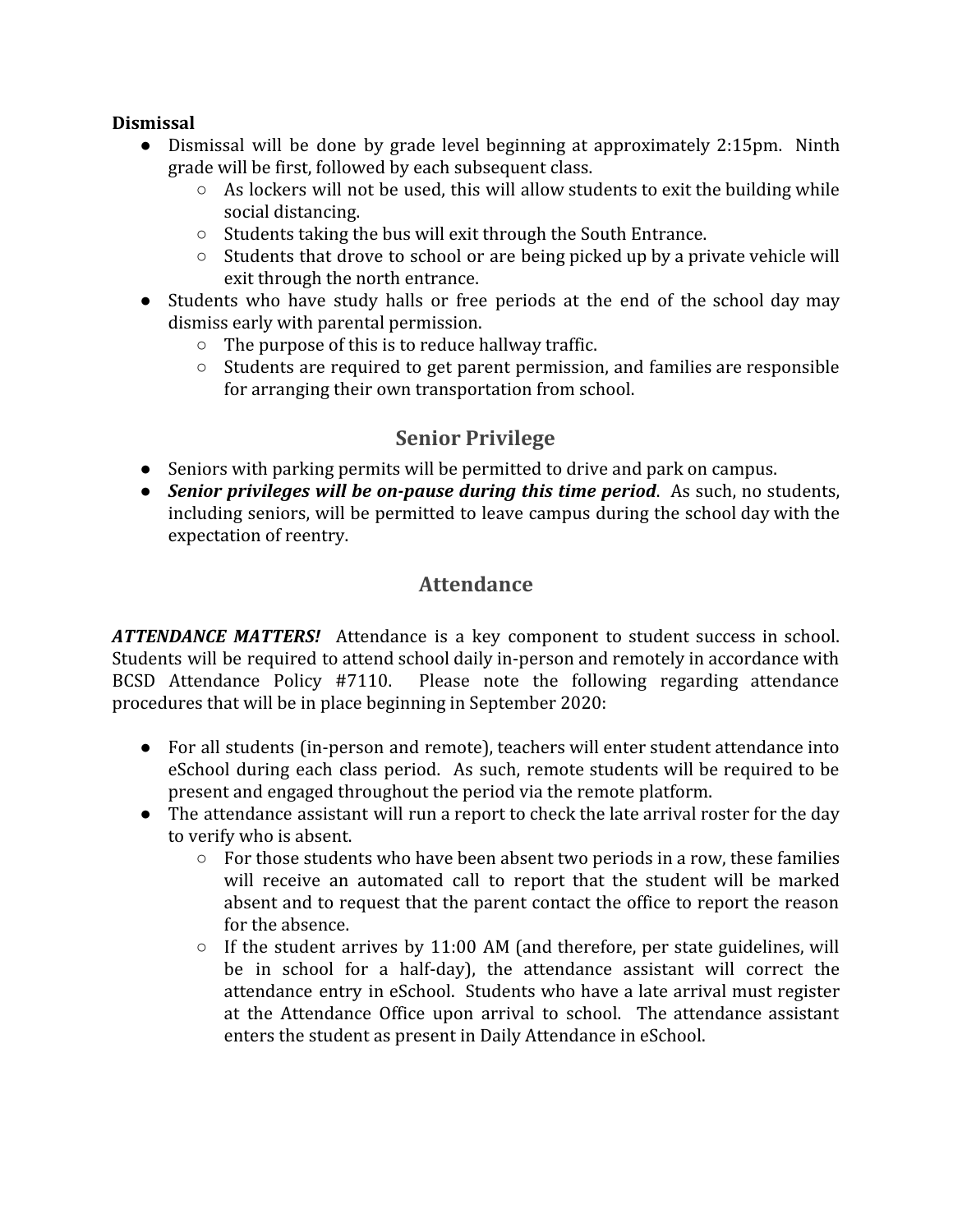# **Delivery of Instruction: FLHS Hybrid Model**

<span id="page-8-0"></span>The purpose of the *Hybrid Model* is to reduce the student population in the schools to better facilitate social distancing. As a result, instruction will be a combination of in-person instruction in the classroom and live streamed instruction through a 9-period daily schedule. In this 9-period schedule (shown below), each period meets every day. Additionally, each student will be assigned to a Homeroom period that will meet daily.

Students will be assigned to either Group 1 or Group 2. Students will come to campus on their designated days, then stay home and engage in remote learning when the other cohort is on campus.

- Students whose last name begins with A-L will be in Group 1.
- Students whose last name begins with M-Z will be in Group 2.

The linked calendar designates the in-school learning and remote learning groupings for the first semester of the 2020-21 school year. [Hybrid Groups and Day Codes for 2020-2021](https://documentcloud.adobe.com/link/track?uri=urn:aaid:scds:US:4bd490c8-6ab0-4855-90d7-130a54b0f89f)

FLHS will function on an A/B/C/D day code schedule within a 9 period day. Lunches are scheduled for either period 4, 5, 6, or 7. The daily schedule is linked here:  $\frac{Fox \text{ Lane High}}{Fox \text{}$  $\frac{Fox \text{ Lane High}}{Fox \text{}$  $\frac{Fox \text{ Lane High}}{Fox \text{}$ School Hybrid Model Daily [Schedule](https://documentcloud.adobe.com/link/track?uri=urn:aaid:scds:US:c75b7eb3-4464-404c-95aa-b512a47ac944)**.** *Take 5* is attached to period 2 every day to allow for daily check-in times and on occasion, the period will be extended to allow for community building and school wide experiences.

Platforms used for delivery of remote instruction will include:

- Live streaming: Google Meet
- Google Classroom
- <span id="page-8-1"></span>● Email

# **General Procedures for Hybrid Plan**

**Masks** must be worn by staff and students at all times, except when eating/drinking (other exceptions may apply). **Gaiters, bandanas, and exhalation valve/vent face masks may not be worn in place of a standard face mask.**

- Students are encouraged to bring their own masks, wipes, sanitizer, and any other personal protective equipment (PPE) deemed necessary. The Centers for Disease Control and Prevention (CDC) offers [information regarding effective mask practices.](https://www.cdc.gov/coronavirus/2019-ncov/prevent-getting-sick/diy-cloth-face-coverings.html)
- The school will provide access to this PPE as needed.
- Students not in compliance with this mandate will be in violation of the school code of conduct.
	- Should a student refuse to wear a mask, s/he will be sent home and will receive remote instruction.

#### **Disinfecting & Cleaning**

Fox Lane High School will adhere to hygiene, cleaning, and disinfection requirements from the Centers for Disease Control and Prevention (CDC) and the Department of Health (DOH)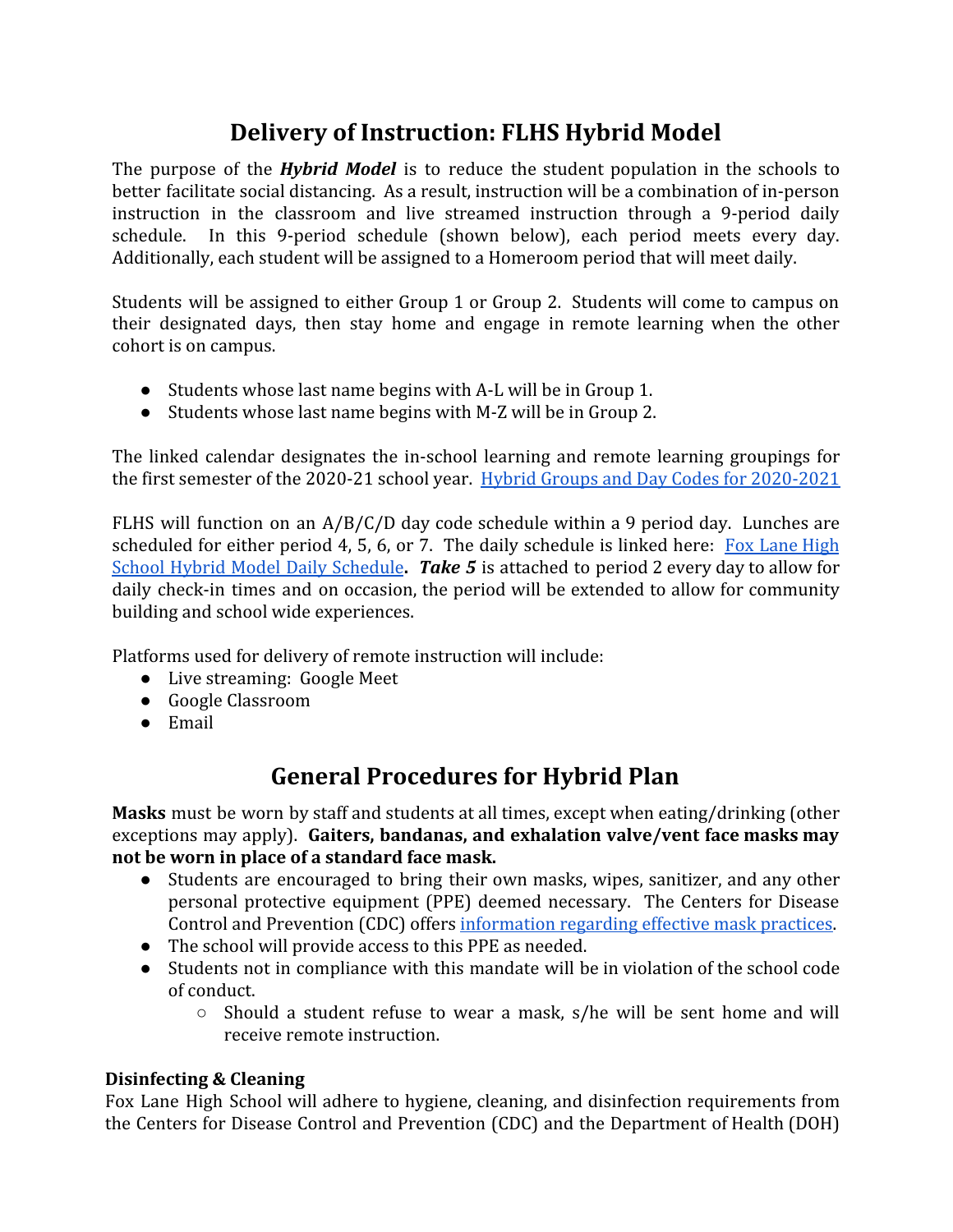in addition to the following:

● Classroom and office spaces will be provided with appropriate cleaning and disinfection supplies for self-cleaning of shared and frequently touched surfaces.

#### **Hallways & Stairways**

Floor and wall signage will be utilized throughout the building to support social distancing and ease traffic flow. When possible, release may be staggered to limit the number of people in the hallways and stairways.

Hallway movement will be evaluated and a modified traffic pattern will be utilized to:

- Create one-way corridors where appropriate
- Create one-way stairways where appropriate
- Use of center hallway prompts (e.g., cones, floor tape, or retractable belt stanchions to promote distancing of 2-way traffic)

#### **Restrooms**

- The number of students in a restroom at any given time will be limited.
- Frequent cleaning of restrooms will occur on a prescribed schedule that will be developed by the school's head custodian and approved by the school administration.

#### **Water Fountains**

- Drinking fountains will be closed.
- Water bottle refill stations will be open.

#### **Emergency Drills**

Fox Lane High School is required by law to conduct 8 fire drills and 4 lockdown drills during each school year. All students must receive instruction on emergency procedures when in attendance in-person at the school building.

#### *Fire Drills*

- Fire drills will be conducted based on the emergency management plan of the district, following the protocols of each location.
- Additional protocols and procedures will be communicated to and practiced by staff and students:
	- All participants will wear PPE
	- All participants will practice social distancing, when possible
	- Modifications of drills that allow for the evacuation of smaller groups in designated, more controllable areas.
	- Staggered re-entry into the building/learning spaces

#### *Lockdown Drills*

Modifications to Lockdown Drills may include, but are not limited to :

- Conduct lockdown drill in classroom setting while maintaining social distancing and using masks;
- Conducting lockdown drills on a "staggered" schedule with smaller numbers of students present to maintain social distancing.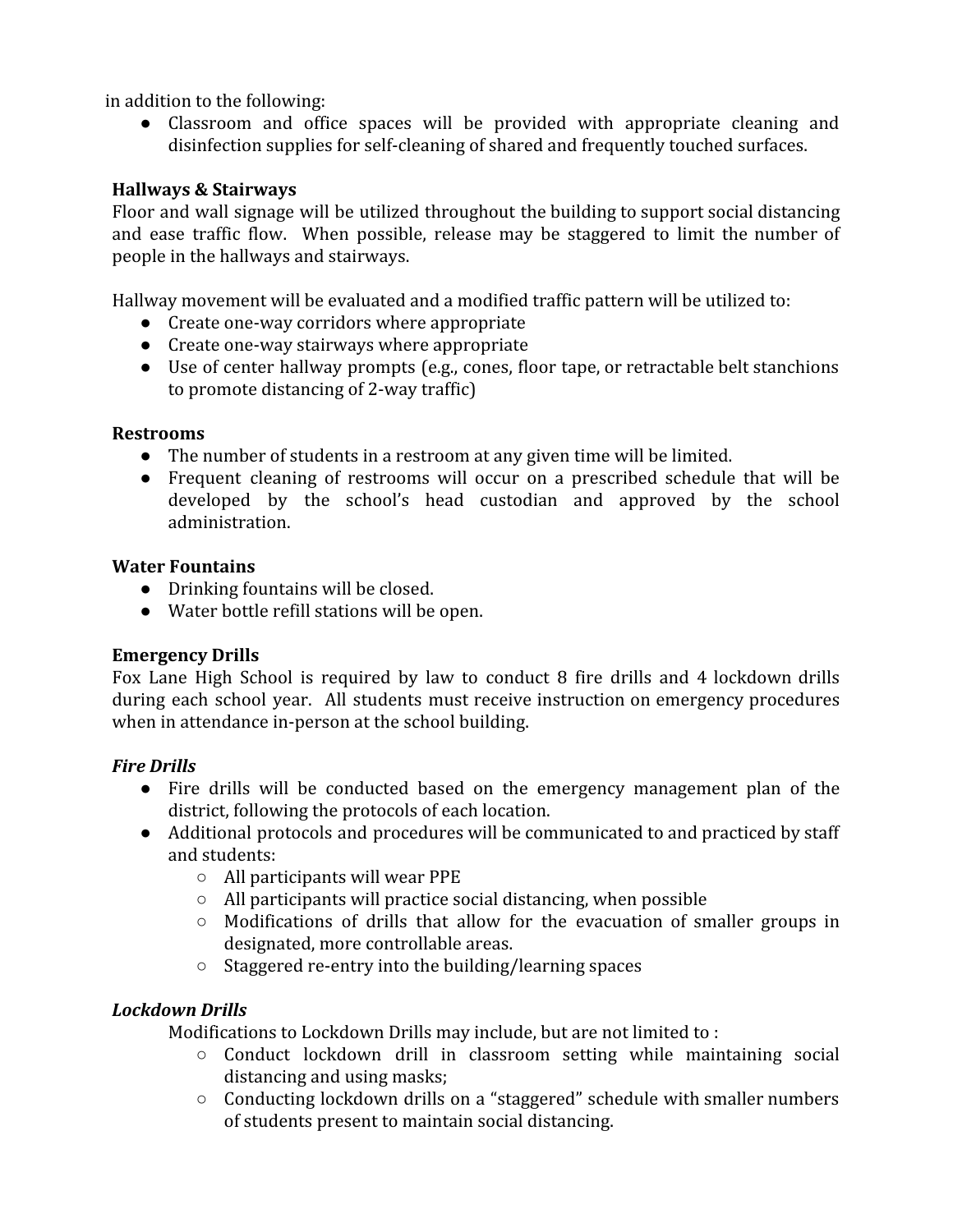$\circ$  Conduct lockdown drills in the classroom without "hiding"/ "sheltering" but provide an overview of how to shelter or hide in the classroom.

#### **Lunch**

Students will be assigned a location to eat in the following locations: Large Cafeteria, Small Cafeteria, Small Gym (if necessary), Commons (if necessary), FAME Courtyard (weather permitting), Central Courtyard (weather permitting). Students may NOT request delivery service to the high school. Students will be able to place their order for lunch via a Google form from 2:30pm the day before until 9:00am the following day.

#### **Lockers/Locker Room**

Lockers, locker rooms and the weight room will be closed and not available for student use during the period of COVID19 restrictions. Students will carry school related belongings in a personal backpack.

#### **Extracurricular Activities**

<span id="page-10-0"></span>All extracurricular activities are on pause until further notice. The district will continue to evaluate opportunities to make these activities available based on State guidance.

# **Fox Lane Academics**

### **Course Offerings**

<span id="page-10-1"></span>Fox Lane High School offers a wide range of course offerings. Visit our school website or click here for the 2019-2020 Course [Catalog](https://www.bcsdny.org/Page/2090). Students, with the help of parents and guidance counselors, are encouraged to take a long-range view of the high school program. As early as grade 9 students may work out a tentative four-year plan that is reviewed each year and modified as the student matures. Beyond graduation requirements, students should choose courses that reflect their goals, talents and interests by aiming for a full program rather than a minimal one. Colleges have their own requirements that need to be considered as well. Information on colleges, careers, and other post high school options can be found on the [FLHS Guidance Department webpage](https://www.bcsdny.org/Page/949).

### **Attendance**

<span id="page-10-2"></span>Teachers are responsible for accurate attendance record keeping by period, consistent communication to the student and parent for an unexcused absence, and for collaborating with school personnel (i.e. dean and school counselor) if a chronic attendance issue exists.

#### <span id="page-10-3"></span>**Absence From School Protocols**

Parents/Guardians are asked to call the attendance office (241-6059) to report their student's absence. Even if the parent/guardian has called in an absence, a student must provide a note to Attendance upon the student's return to school.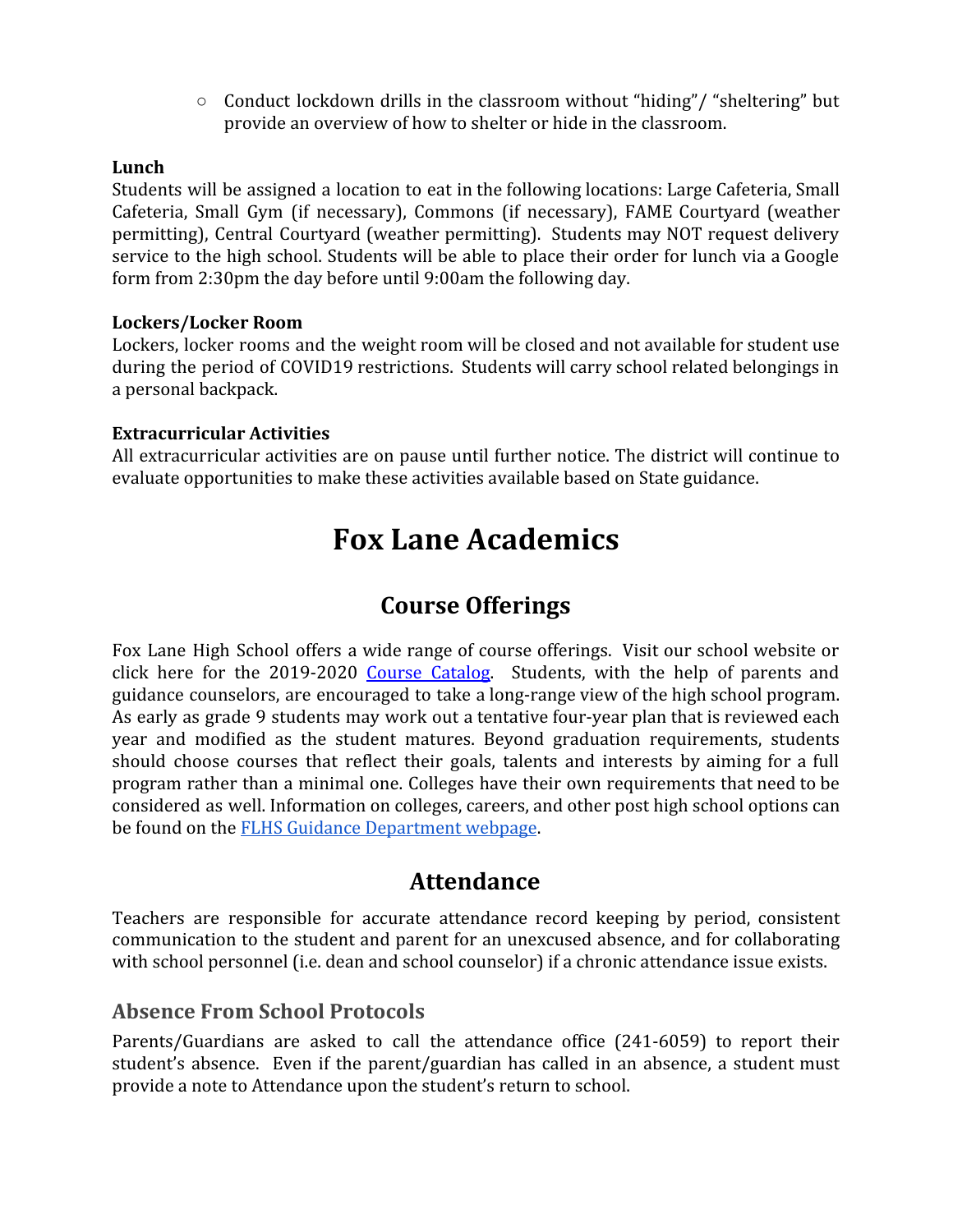When a student returns from an absence, he/she should go to the attendance office with a note to document an excused absence so this may be electronically recorded as such. As per district policy, all students with an excused absence are expected upon their return to consult with their teachers regarding missed work. Students with excused absences will be given the opportunity to make up a test or other missed work and/or turn in a late assignment for inclusion in their final grade. Make-up opportunities must be completed by a certain date specified by the student's teacher for the class in question.

Absence due to chronic illness or hospitalization: If a student has a chronic illness or will miss several days of school, parent/guardian should CONTACT the ATTENDANCE OFFICE (241-6059) immediately. Attendance and the student's guidance counselor will work together to help the family through the attendance appeal process.

In cases where a student is going to be absent for five days or more and home tutoring is necessary, the student's guidance counselor should be contacted.

**Unexcused Absences:** It is our expectation that all students will attend all of their scheduled classes while in school. Each unexcused absence must be addressed. From the first unexcused absence, a student must understand the seriousness of the act. Each unexcused absence must be addressed by the teacher. If the student does not comply with the consequence, a referral will be made to the dean. The dean will utilize detention for this and other purposes. If a student cuts class, he/she will not be eligible for a formal appeal with regard to the attendance policy.

**Early Departures:** Students are expected to be present in school until dismissal time. They may not leave campus prior to this time unless (a) they are excused by the nurse due to medical reasons or (b) they present a letter from a parent or guardian requesting early dismissal. In this case, the letter must be presented to the Attendance Office prior to 8:30 A.M. In addition to stating the reason for the dismissal, the letter should also include the telephone number where the parent can be reached between 8:30 and 2:00 P.M. Please note that reasons such as obtaining a driver's license and non-emergency medical appointments are NOT excused for an "Early Departure." If a student needs an early departure before 10:00 A.M. we suggest the student's parent call the Attendance Office in the morning.

**Tardies:** If a student is chronically late to school and/or to class, he/she may be subject to a disciplinary measure at the teacher's discretions, or possibly referred to the Dean.

#### <span id="page-11-0"></span>**Attendance Policy:**

There is a direct correlation between student achievement and attendance. To complete a unit of study, a student must pass the course and/or Regents exam. Should the student exceed 18 absences in a yearlong course, he/she may be subject to an attendance review process to determine if credit may be granted (or 9 in a semester course). A student may not exceed 9 absences in a Physical Education Class.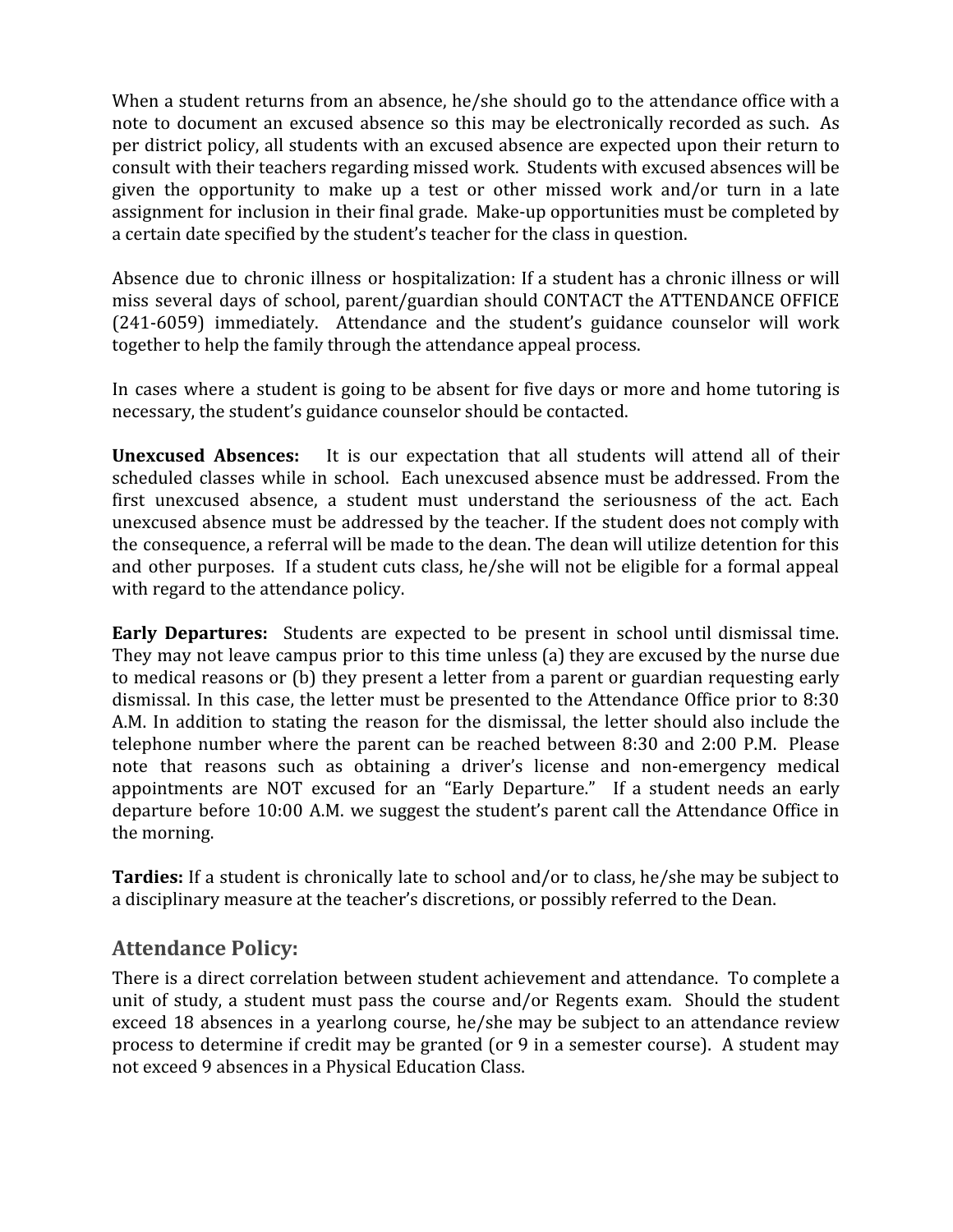**All absences, either excused or unexcused, are tallied.** The only absences from class that are tallied are school-reassigned activities.

Absences in the LEFT-HAND column are tallied. Absences in the RIGHT-HAND column are NOT tallied. For example, if you are home ill for one day and you attend a field trip another day, you have:

- 2 absences from school (All absences are recorded.)
- 1 absence counted in the tally with regard to the attendance policy

| <b>ABSENCES that are TALLIED</b>     | <b>ABSENCES</b> not tallied |
|--------------------------------------|-----------------------------|
| $\sim$ Home ill                      | (Reassignments)             |
| $\sim$ Sent home by nurse            | $\sim$ Music Rotational     |
| $\sim$ Physician/Dentist appointment | $\sim$ Field Trip           |
| $\sim$ Late to school                | $\sim$ Approved FLHS        |
| $\sim$ Family Emergency              | athletic event              |
| $\sim$ Family event                  | $\sim$ Suspension           |
| $\sim$ Overslept / Missed Bus        | $\sim$ CSE/504 meeting      |
| $\sim$ Vacation                      | $\sim$ Approved counselor   |
| $\sim$ Funeral                       | appointment                 |
| $\sim$ Non-School Activity           | $\sim$ Student Gov't. mtg.  |
|                                      | $\sim$ College Visit (4)    |
|                                      | $(12th$ graders only)       |
|                                      | $\sim$ Science Res. Appt.   |
|                                      | $\sim$ Home instruction     |
|                                      | $\sim$ ASPIRE (gr.12 only)  |

#### ~School Testing

#### **Warning Procedures/ Attendance Appeals**

Our school is committed to frequent notification regarding class attendance. We have implemented a notification system whereby parents will be called or emailed the day of any class absence that was not previously reported by the parent at the beginning of that day. Additionally, the following warning procedures will be followed:

| <b>For Full Year Course</b>                                                              | <b>For Semester Course</b>                |  |
|------------------------------------------------------------------------------------------|-------------------------------------------|--|
| 10 accumulated absences will result in a $\vert$ 4 accumulated absences will result in a |                                           |  |
| warning notice mailed home.                                                              | warning notice mailed home.               |  |
| 15 accumulated absences will result in a $\vert 6$ accumulated absences will result in a |                                           |  |
| second warning notice mailed home.                                                       | second warning notice mailed home.        |  |
| 19 accumulated absences will result in a $\vert$ 9 accumulated absences will result in a |                                           |  |
| notification letter that the student may not                                             | notification letter that the student may  |  |
| earn credit for the class, and that a conference                                         | not earn credit for the class, and that a |  |
| with an administrator may need to take place.                                            | conference with an administrator may      |  |
|                                                                                          | need to take place.                       |  |

Please note: All of the above tallies do not include reassigned absences described above.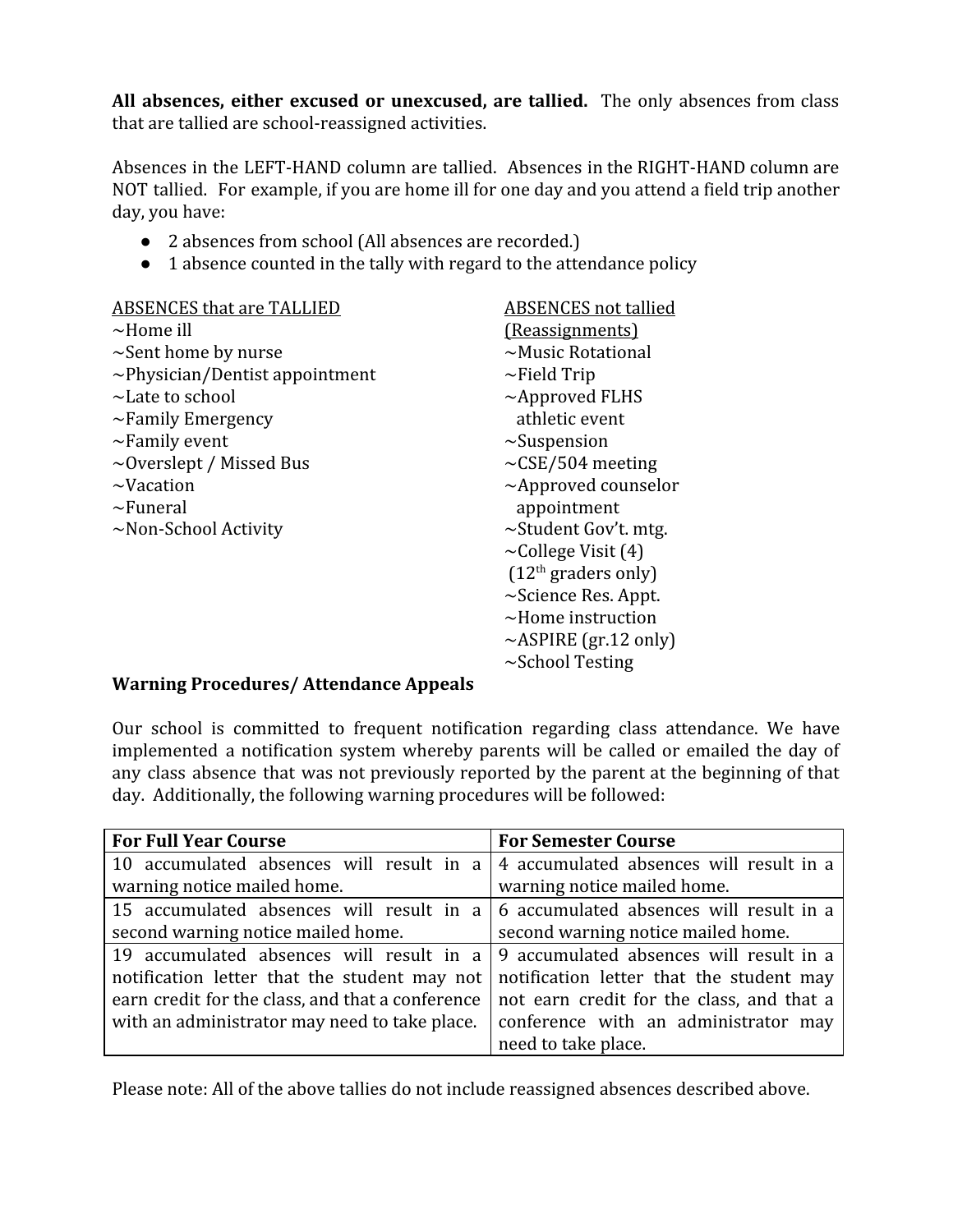When the accumulated absences reach the 19thabsence (9 in a semester course) and we do not have an active attendance appeal letter or documentation on file:

- A meeting may occur which will include the student, the school counselor, and an administrator to review the student's attendance.
- If in the process of review, it is determined that the student has missed class due to "cutting," s/he may not be eligible for an attendance appeal. During the review process, if it is determined by the student, school counselor, and administrator that the attendance is accurate, and that no extenuating circumstances warrant an appeal, then a notation of "E" will be recorded on the student's permanent record/transcript ("E" = excessive absences) and the student will not receive credit for the course.
- <span id="page-13-0"></span>• Please note: The student may be required to attend a study hall during the period of the class from which s/he has been reassigned due to excessive absences.

# **Student Schedule Information**

### <span id="page-13-1"></span>**Add / Drop Policy**

#### *Adding a Course*

- *●* A student may request the addition of a new course by **September 15th** for a full year course and first semester course, and by **February 15th** for a second semester course.
- **●** A student may not be added to a course that is closed.

#### *Dropping a Course*

- **●** A student may not drop any course required for graduation except for a level change (see below).
- **●** A course dropped after the following dates will be assigned a Drop as a final grade for the course:

| <b>Full Year Course</b>                 | October 15 <sup>th</sup> |
|-----------------------------------------|--------------------------|
| <b>First Semester Course</b>            | October 15 <sup>th</sup> |
| <b>Second Semester Course</b> March 1st |                          |

**●** Seniors who withdraw from any class for any reason after a college application has been submitted, will complete a Course Change form with their counselor. Notification will be made to the colleges to which they have applied or have been accepted.

#### <span id="page-13-2"></span>**Level Change**

- **●** If the student changes a course level (e.g. Regents to Honors), the student's record in the new class begins as if the student were a new enrollee.
- **●** All course level decisions are made in conjunction with the student, parent, teacher, department coordinator and guidance counselor.
- **●** Level changes for courses are not allowed after the following dates:

| <b>Full Year Class</b>      | Nov $15th$ |
|-----------------------------|------------|
| <b>First Semester Class</b> | Nov $15th$ |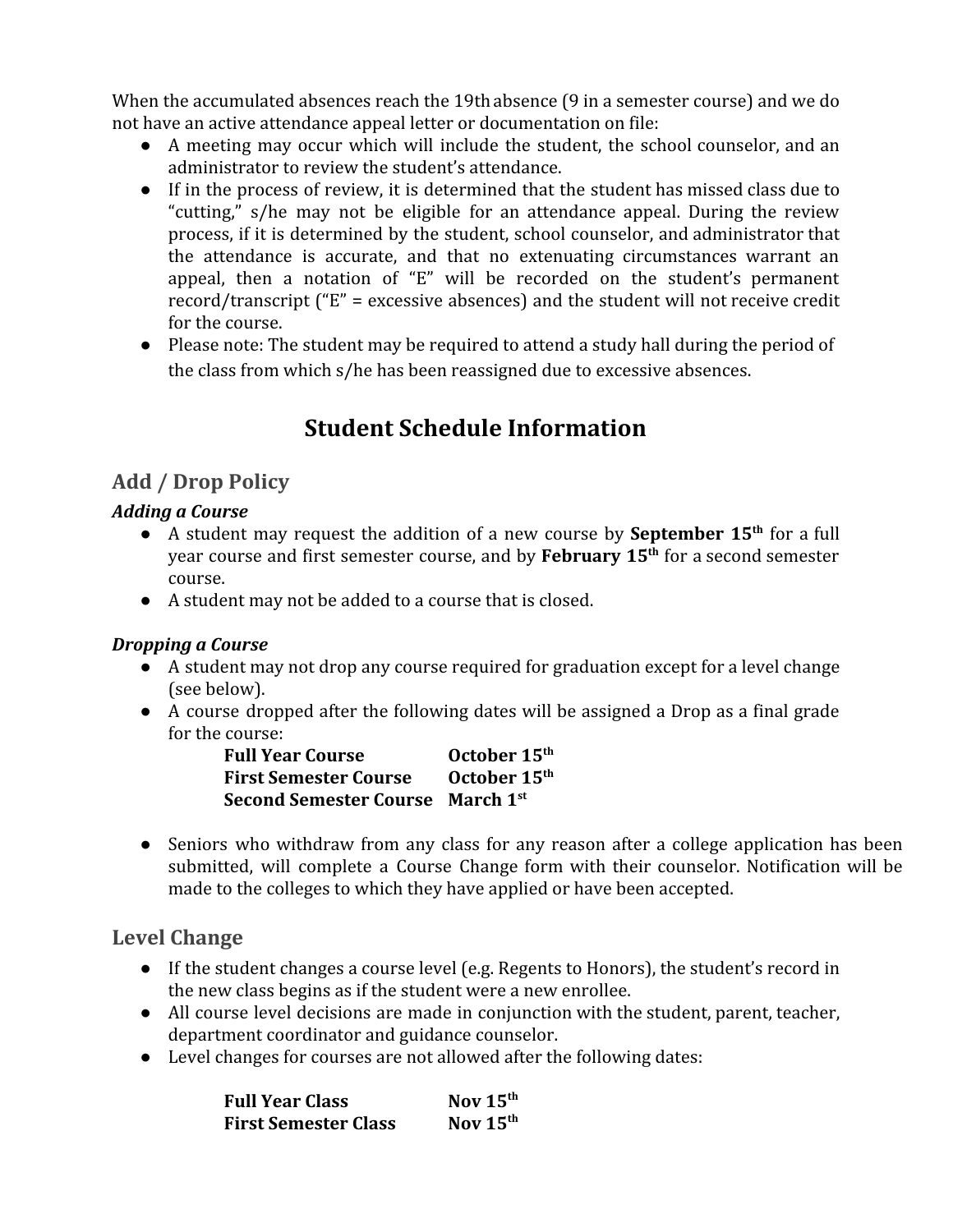#### **Second Semester Class April 1st**

#### <span id="page-14-0"></span>**Request for a Teacher Change**

- Students and parents may not request a specific teacher.
- Request for a teacher change must occur before the start of the school year.
- Students and parents may request a teacher change if the student or sibling has had a teacher in a previous year. This request is honored if the class size in another section is smaller, and the request does not significantly disrupt the student's schedule.
- All requests for a change of teacher must be sent to your guidance counselor in writing or via e-mail before the start of the school year. This request must include a specific rationale. Contact your guidance counselor for details on this procedure.
- The Principal must approve teacher change requests.

### <span id="page-14-1"></span>**Minimal Enrollment**

<span id="page-14-2"></span>All students at Fox Lane High School must carry a minimum of  $5\frac{1}{2}$  credits during each academic year.

# **Grading Policy**

To determine report card grades, teachers may include tests, quizzes, written work, homework, class participation, presentations, and reports. Teachers will explain their expectations and grading policy at the beginning of the school year. As per BCSD BOE Policy, all sections of a course should reflect consistency of course content and performance expectations. Grading practices may include credit for completing meaningful assigned work, class preparedness, and class participation, but may not be used for disciplinary purposes.

At Fox Lane, students are graded on a numerical basis. The grade of 65 is the lowest passing grade. A student must have a final average of 65 or better to pass a course. There will be no final average of 61, 62, 63, or 64. Additionally, a floor grade of 58 will be in place for the 4 semesters. A student receives full credit value for passing a course. Partial credit is not awarded. A final average is based on the quarterly grades plus the final exam. A student will have a final project or examination in each and every subject. There are no exemptions.

<span id="page-14-3"></span>In Regents level courses, the Regents exam may take the place of the final exam. If a Regents exam is repeated, the highest grade will be placed on the student's transcript. However, the original final average for the subject will not be changed.

# **GPA Weighting Policy**

The BCSD Board of Education approved a new weighting policy which was phased in beginning with the Class of 2020. Most courses with an H or AP designation will receive 10 add-on points in calculating a student's weighted cumulative average – often referred to as the GPA.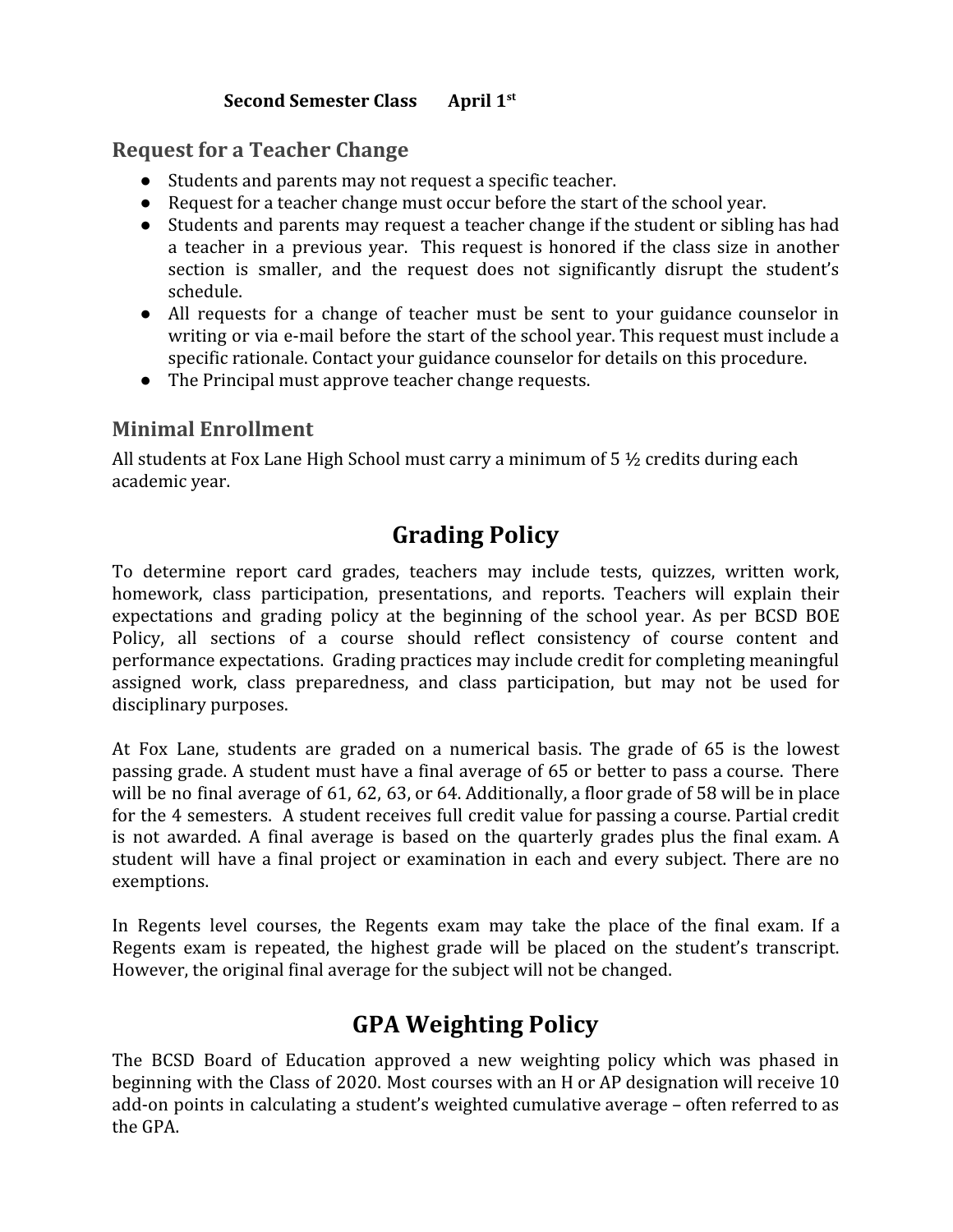English 1H and Global Studies 9H do not have a weight since the H credential is awarded for superior work within a heterogeneous class. Students receive the H credential in English 1 if they earn at least a 90 average for the year. Global Studies students receive an H credential for earning at least a 93 average for the year and a 90 or above on the final exam. This H credential is an award for class achievement and is used as a tool for making final recommendations for English 2H and AP World History in grade 10.

The following courses will receive course weight:

- Geometry H
- Global 1H (only for Class of 2022 and 2023)
- Algebra 2H
- Precalculus H
- English 2H
- English 3H
- English 4H
- Chemistry H
- World Language Level 4H
- World Language Level 5H
- Public Affairs H
- Economics H
- Government and Economics H
- All Advanced Placement (AP) Courses

Courses taken at other schools do not calculate into the Fox Lane High School cumulative average. Therefore, the weighting policy does not apply to courses taken outside of Fox Lane High School. The cumulative average is weighted with 10 add-on points for designated courses. However, the grade that appears on the transcript for an AP or H course does not change. For example, a student takes AP World History in 10th grade and earns an 82 for the year. The 82 would still be posted as the grade for the course. It does not become a 92. The weighting for the course is applied to the weighted cumulative average posted on the transcript.

### **Honor Roll and National Honor Society**

<span id="page-15-0"></span>Each quarter students are recognized for academic achievement. Students having an average of 85 or higher are recognized by having their names on the **Honor Roll.** Students having an average of 90 or higher are recognized by having their names on the **High Honor Roll.**

Fox Lane High School participates in the **National Honor Society** under the auspices of the National Association of Secondary School Principals. A faculty council, consisting of no fewer than four members of the faculty, makes the selection of members to the organization. Juniors are eligible for election to the chapter. Candidates shall have a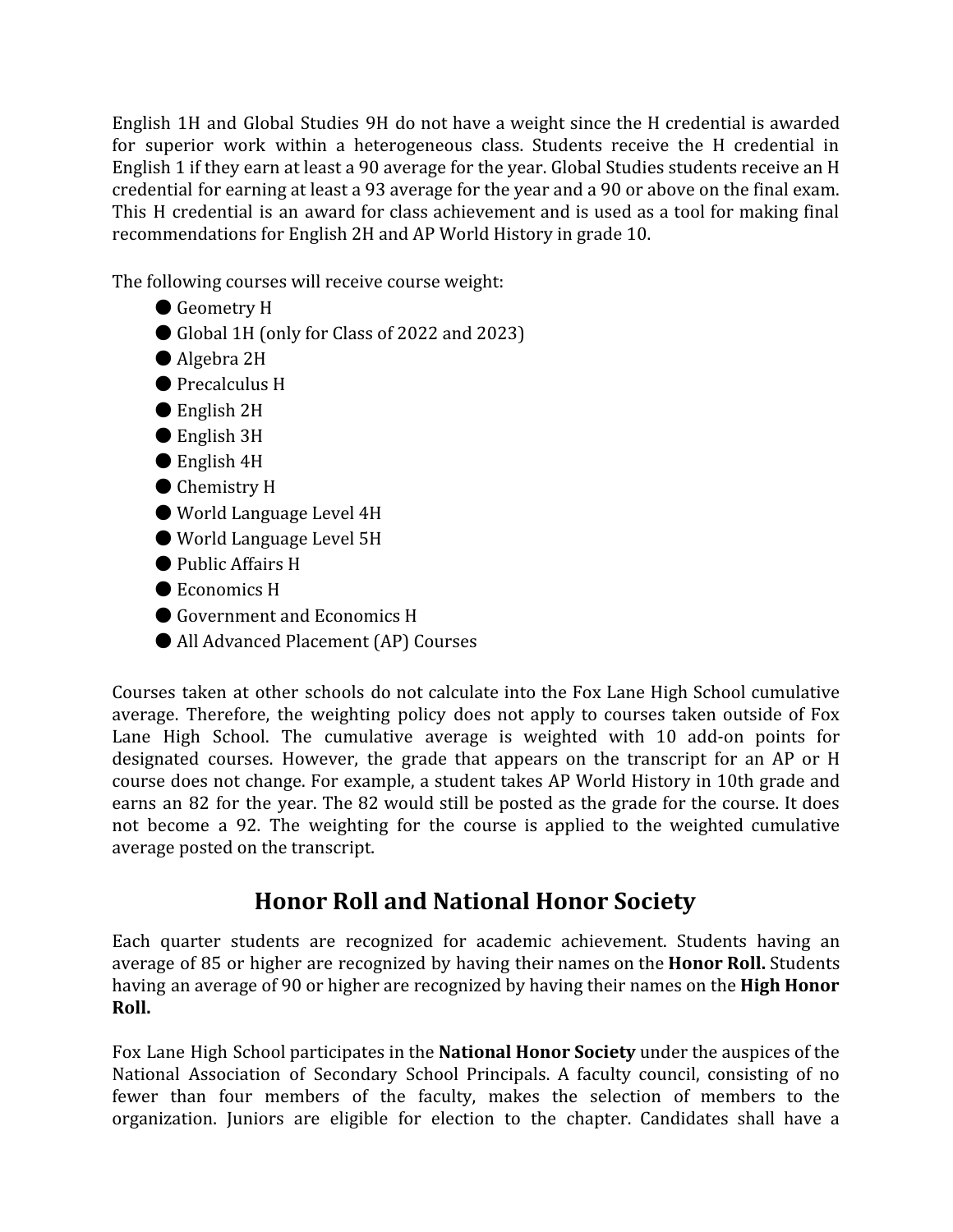minimum scholarship average of 90 percent. Eligibility shall then be considered on the basis of each student's conduct, performance and record during their years at Fox Lane High School. Students who serve as members of the National Honor Society are required to participate in NHS functions and service projects, including tutoring. NHS members are expected to demonstrate honesty, integrity, and respect during the years of participation.

### **Advanced Placement Exams**

<span id="page-16-0"></span>Advanced Placement classes are among our most rigorous offerings. Students registered for AP courses are expected, but not required, to pay for and take the AP exam. Financial assistance may be available for some students who are enrolled in the free or reduced lunch program. AP courses will carry an additional weight of 10 add-on points. See the [AP](https://www.bcsdny.org/Domain/514) Exam [Information](https://www.bcsdny.org/Domain/514) page on the school website for more specific information about AP exams administration.

### **Independent Study**

<span id="page-16-1"></span>An Independent Study Program is available to students who propose an academic project and course of study for either a full credit or half a credit. The Independent Study is sponsored by a member of our faculty. This course of study will take the student beyond the current offerings in the course catalog. The application process (available on the school web page) details important information and deadlines. Please see Ms. Piquero with any questions. \* Note: A student must be in good standing academically and behaviourally to be considered for approval.

### **ASPIRE**

#### **(A Senior Program for Internships, Research, and Enrichment)**

<span id="page-16-2"></span>ASPIRE is offered to seniors (in good standing) as a culminating "Senior Experience." For students scheduled for ASPIRE, the application process begins in October. Once accepted into the program, students begin to prepare resumes and cover letters in order to secure placements for May. Once this process begins, students are required to complete the program. In a second round, more applicants are accepted in January. ASPIRE is the ideal way for students to spend the last four to six weeks of high school.

# **Student Services**

### <span id="page-16-4"></span><span id="page-16-3"></span>**The Guidance Department**

All students are assigned a counselor upon entering the high school and most will have that counselor for four years. Although counselors get to know students best through frequent personal contacts, counselors gain a great deal of information about students through teacher reports, parent contact, student records and participation in Group Guidance. By the senior year, guidance counselors are in a position to write a careful summary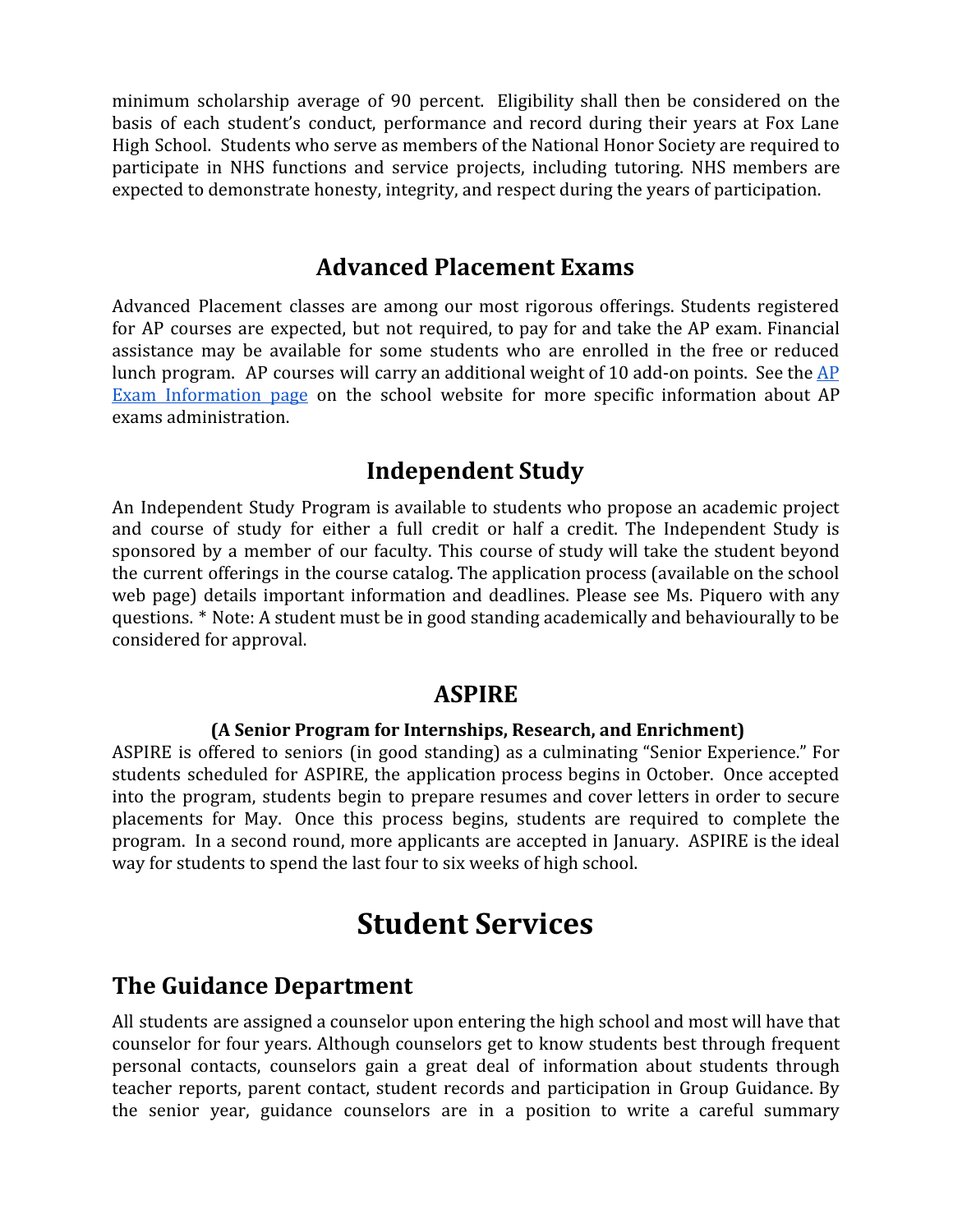recommendation for each student. Each year the Guidance Department staff arranges evening programs for parents to share topics of interest to them in the development and ongoing planning for their students. Special programs are indicated on the district calendar and reminders are sent through emails and other forms of electronic communications. School counselors provide services to all students – personal counseling, academic advising, test interpretation, record keeping, high school program planning, schedule changing, career planning, college placement, teacher liaison, and parent advisement. Students receive these services in varying amounts according to their needs.

# <span id="page-17-0"></span>**School Psychologist**

The high school psychologist provides critical data to assist in the determination of more appropriate ways to help students' access programs and services important to their success in high school. The psychologist uses a variety of tools and techniques in evaluating students: individualized testing, screening for proper educational placement, counseling, consulting and observation are among the skills they bring to work with students. In addition to evaluation, the psychologist provides short term and ongoing counseling to students. Students may seek out the service of the psychologist or may request intervention through their counselors, teachers and parents. The psychologist is available for crisis and consultation sessions.

# <span id="page-17-1"></span>**Social Workers**

Social Workers may be of service to a student and family by intervention during a crisis, by consultation with other school personnel, by referral to outside agencies, or by liaison work within the community. School social workers engage in group work with students and provide individual and family counseling around a variety of social needs that may be adversely affecting the student's ability to attain success in high school.

### <span id="page-17-2"></span>**Student Assistance Counselor**

Through joint school districts, corporate and county funding, the services of a specialist in drug and alcohol related issues are made available to the students of the high school. Students may self-refer in order to seek assistance in dealing with friends or family members abusing drugs or alcohol, or choose to gain more information on substance abuse. Student confidentiality is honored.

# <span id="page-17-3"></span>**Writing Center**

The Writing Center is available to all students seeking the assistance of an English Teacher when completing a writing assignment in any subject area. Open during most lunch periods and some other scheduled times, the English Department extends an invitation to "Drop in for feedback on any and all types of writing assignments for any class: English papers, social studies essays, college essays, short stories, poems, slam poems, research papers. Even if you haven't begun the assignment, we can help you start writing."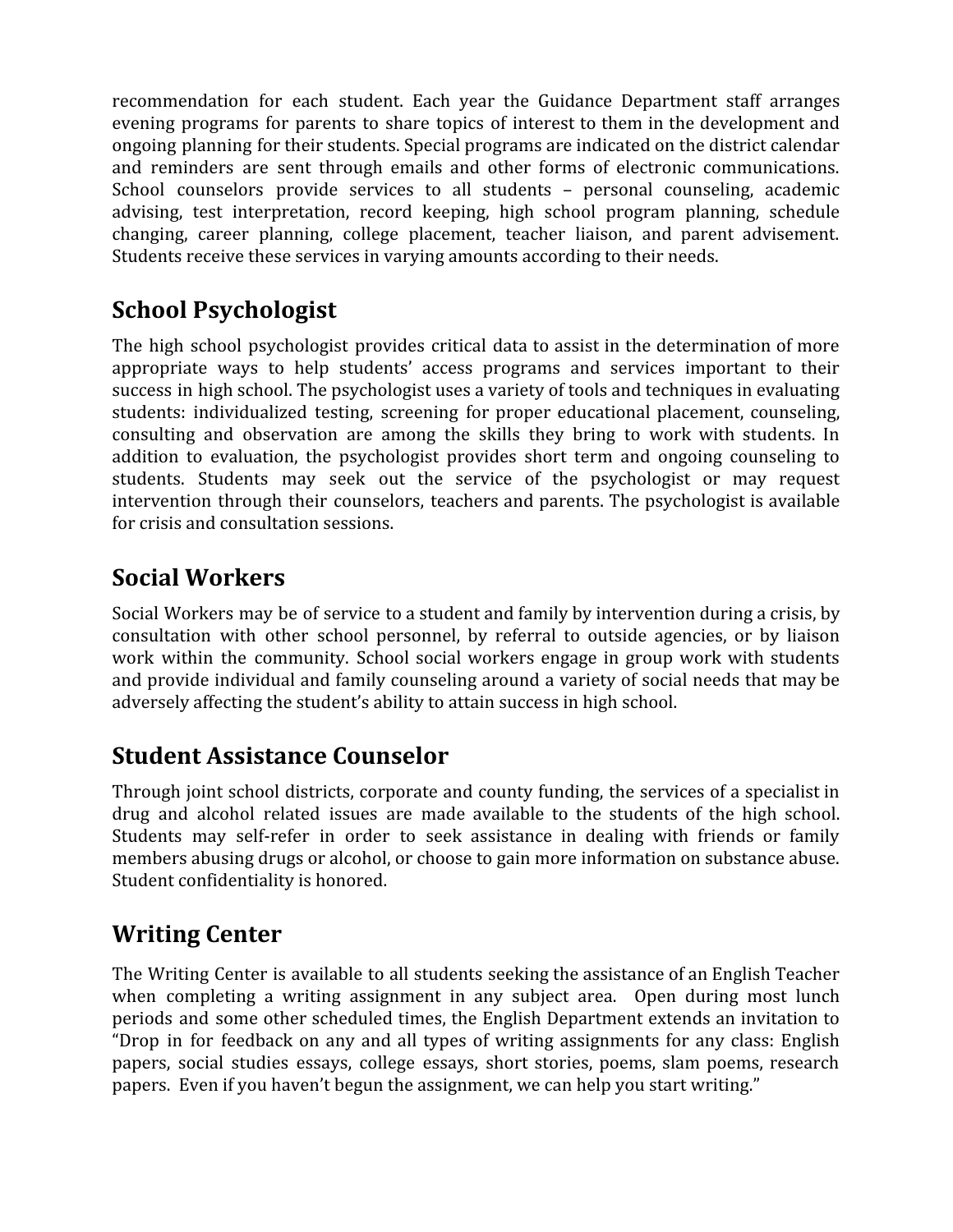# **School Safety**

## **Bedford Central School District Code of Conduct**

<span id="page-18-1"></span><span id="page-18-0"></span>It is the purpose of the Board of Education of the Bedford Public Schools to operate the schools in a manner that will provide for the welfare and safety of all students who attend. The school's primary goal is to educate, not to discipline; however, when the behavior of individual students comes in conflict with the rights of others, corrective actions are indicated both for the benefit of that individual student and the school as a whole.

The norms of conduct for all students at Fox Lane High School shall be those of good citizens. Students attending Fox Lane shall be governed by The Board of Education approved Code of Conduct Policy. This policy is applicable in the school, on school grounds, at a school activity away from school (i.e. field trips or athletic contests), on the way to and from school, on the bus, and via social media. It is expected that every student reviews the full code of conduct available via this link: [CODE OF CONDUCT](https://www.bcsdny.org/Page/1674).

# <span id="page-18-2"></span>**Fox Lane High School Philosophy for Student Conduct**

Our primary goal at Fox Lane High School is to help students learn, develop and adapt to the demands of life. We believe that each student has the right to learn in a secure environment where educational excellence and social cooperation are valued and where distractions and disturbances are minimized.

We seek to balance an understanding of respect for the individual's right to make choices with a belief that those same individuals must learn to accept the consequences.

In our efforts to foster a climate where students can maximize their potential, social adaptation and social appropriateness need to be nurtured. If we expect Fox Lane's requirements for conduct and social behavior to help foster learning, formal and consistent application of the basic rules and their consequences is necessary. Finally, we believe that each student, parent, and staff member must thoroughly understand these basic rules and consequences, and that each member of the Fox Lane community must make a strong personal commitment to the fulfillment of these goals.

The students, staff and administration expect that all members make a conscientious effort toward positive behavior and a positive atmosphere for everyone. However, people who do not adhere to sound socially acceptable behavior must be aware of the consequences.

### <span id="page-18-3"></span>**Climate of Respect and Appropriate Language**

Students are expected to show respect toward teachers and other staff members who are employed by the school. Blatant acts of insubordination (this includes withholding of name when asked) will result in a Level II action.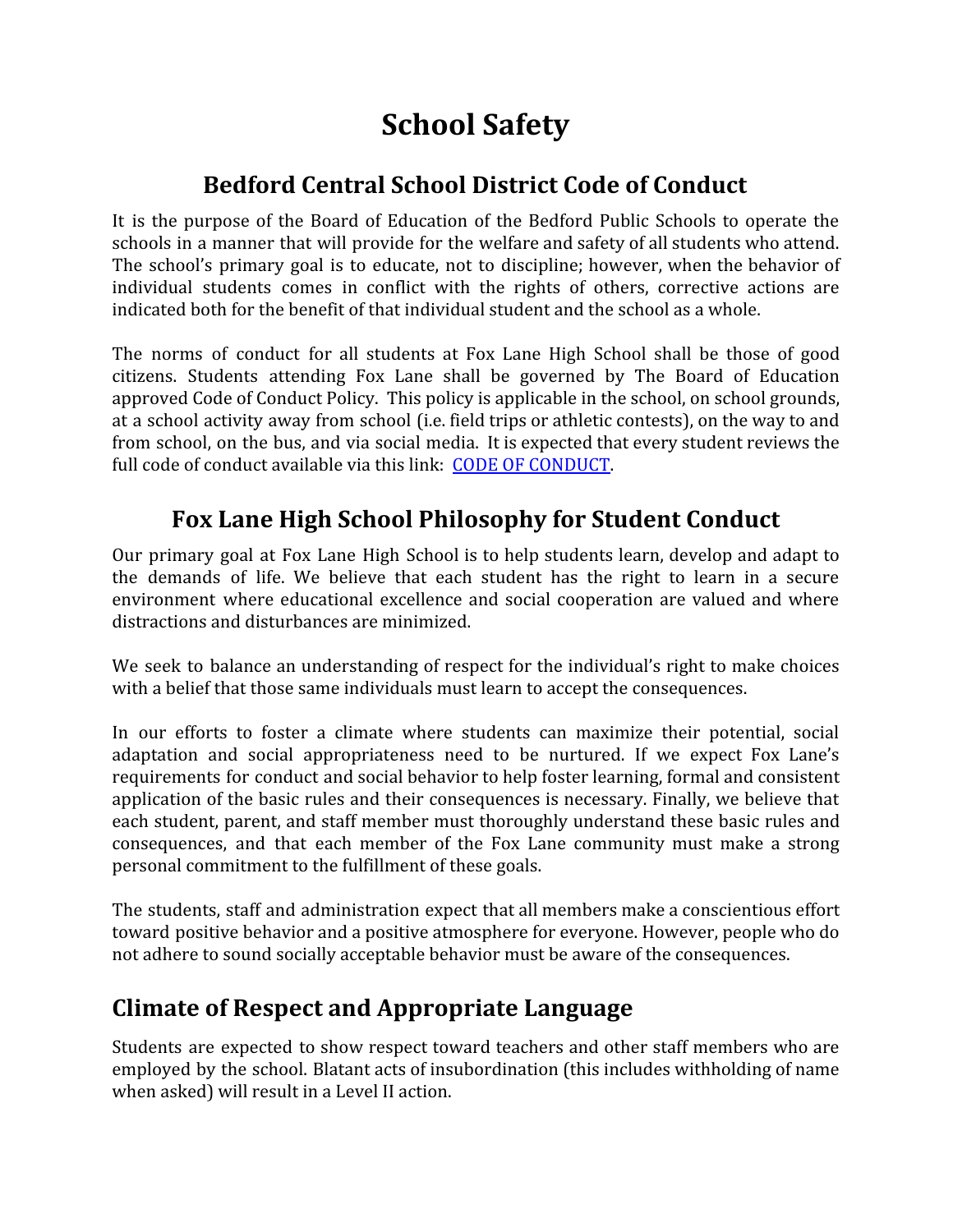We expect students, while attending school and any school-sponsored function, to exhibit good manners and to refrain from using profane language in public for obvious reasons. Those students who consistently ignore this aspect of behavior will be subject to disciplinary action.

# **Discrimination / Bullying / Cyber-Bullying**

We are committed to providing a safe, positive learning experience for all students and staff; therefore, it shall be the policy of the school district to maintain an educational environment in which bullying or cyberbullying in any form are not tolerated.

The Board of Education of Bedford Central School District condemns and strictly prohibits all forms of discrimination and harassment, including bullying, cyber bullying, taunting or intimidation, on school grounds, school buses and at all school-sponsored functions, activities, programs and events.

Behaviors fostering or stemming from the following attitudes are prohibited and will result in disciplinary consequences.

- 1. Discrimination which includes the use of race, color, creed, national origin, religion, gender, gender identity, sexual orientation, weight, economic status, or disability as a basis for treating others in a negative manner.
- 2. Bullying/harassment, which includes a sufficiently severe action or persistent pervasive pattern of actions or statements directed at an identifiable person or group which are intended to be, or which a reasonable person would perceive as ridiculing or demeaning.
- 3. Intimidation and bullying, which include engaging in actions or statements that put an individual in fear of bodily harm.
- 4. Off-campus misconduct that endangers the health and safety of students or staff within the school or substantially disrupts the educational process. Examples of such misconduct include, but are not limited to:
	- a. Cyber bullying as defined in the Bullying and Cyber Bullying Policy #0115
	- b. Using message boards to convey threats, derogatory comments or post pornographic pictures of students or school personnel
	- c. Causing physical injury to a student

After eating, students may utilize the rest of their lunch period to go to the Academic Success Center, library or computer labs. During lunch periods, students are not allowed outside of the building including the area near the stadium.

# <span id="page-19-0"></span>**Cell Phone Usage**

Student cell phones must be turned off and put away when in a classroom or during any instructional or school event. The only time a cell phone may be used in a classroom is when the teacher allows for its use as an instructional tool. If a student violates this rule, it is appropriate for a staff member to ask for the cell phone and deposit it in the attendance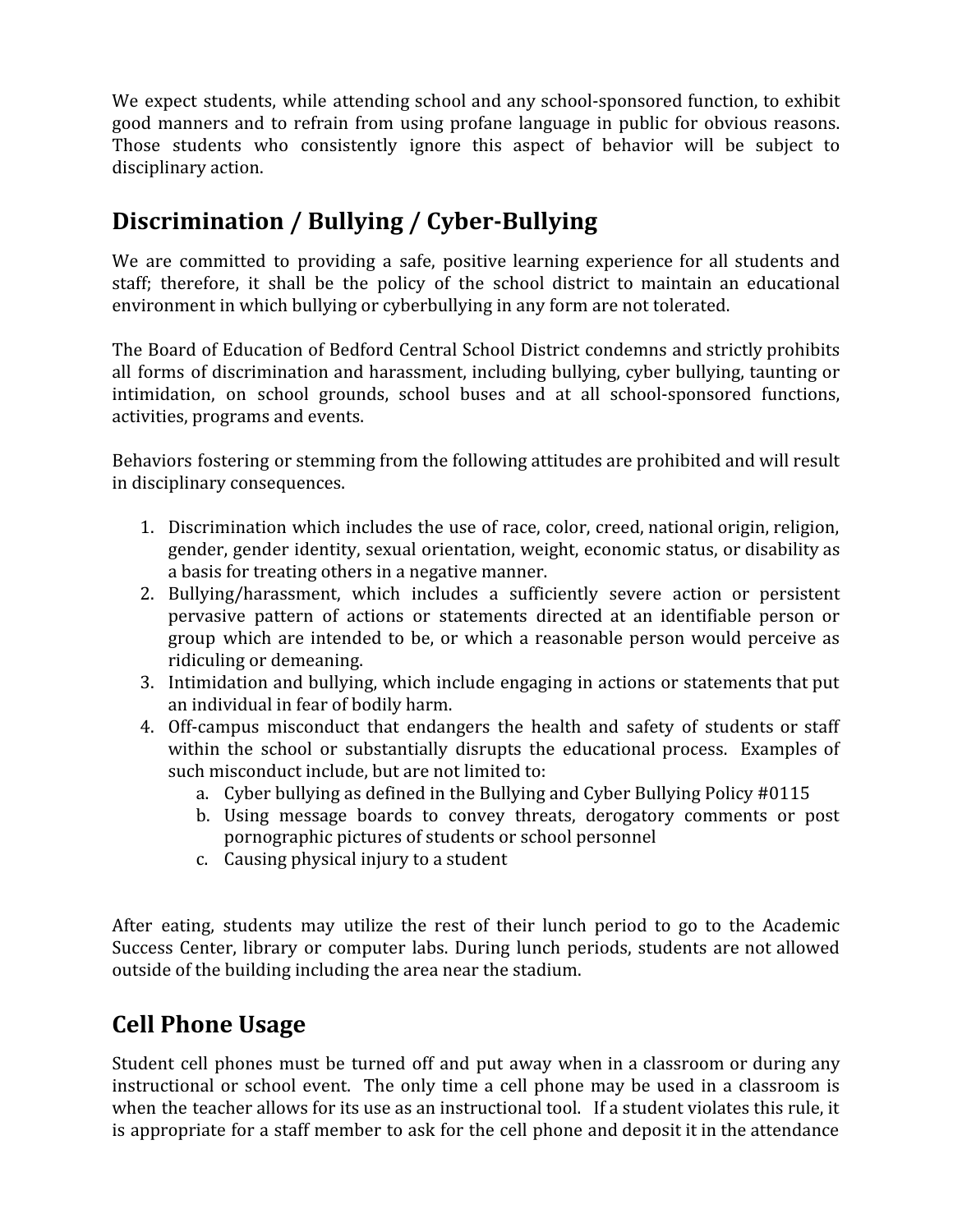office. If a student refuses to turn over the cell phone upon request from a staff member, the student is insubordinate and will face disciplinary consequences. Students are permitted to make necessary telephone calls from any school office.

If a student has a cell phone confiscated for having it out in an area out of the allowable use area:

- **On first notice**, the cell phone will only be returned to the student's parent or guardian.
- **On second notice**, the cell phone will be kept in the school safe for a week and only returned to the student's parent or guardian.
- **On third notice**, the cell phone will be kept in the school safe for a month and only returned to the student's parent or guardian.

**PLEASE NOTE:** *Fox Lane High School cannot accept responsibility for the possible loss or theft of cell phones.*

# <span id="page-20-0"></span>**Drugs / Alcohol**

The use of alcohol or other drugs (including electronic cigarettes and/or vape pens) is not allowed at Fox Lane High School or at any activity sponsored by the school. Any student arriving at an activity under the influence of alcohol or drugs, or anyone found using, possessing, or selling either alcohol or drugs or drug paraphernalia (including electronic cigarettes and/or vape pens) may be subject to the following:

- Suspension from school.
- Having the matter reported to the police with the possibility of being arrested.
- Being referred to the Student Assistance Counselor (SAC). After meeting with the student, the SAC will make a recommendation and advise Administration of the appropriate plan to be followed in treating the student.
- Possible steps that may be enacted are:
	- o Continued sessions with SAC.
	- o Referral to a non-school agency or clinic.
	- o Referral to medical personnel for testing related to substance use.

# <span id="page-20-1"></span>**School Attire**

The purpose of the dress code for high school students is to provide guidelines for appropriate attire to be worn to school. Recognizing that tastes vary, as do opinions concerning appropriateness of dress, the administration is responsible for determining guidelines that will promote a safe school environment, academic achievement and good school citizenship. Articles of clothing that may create a safety issue or cause a level of attention that detracts from the central mission of the school, may be deemed inappropriate by the school administration. Students are provided with as much freedom as possible to express their individuality within our dress guidelines.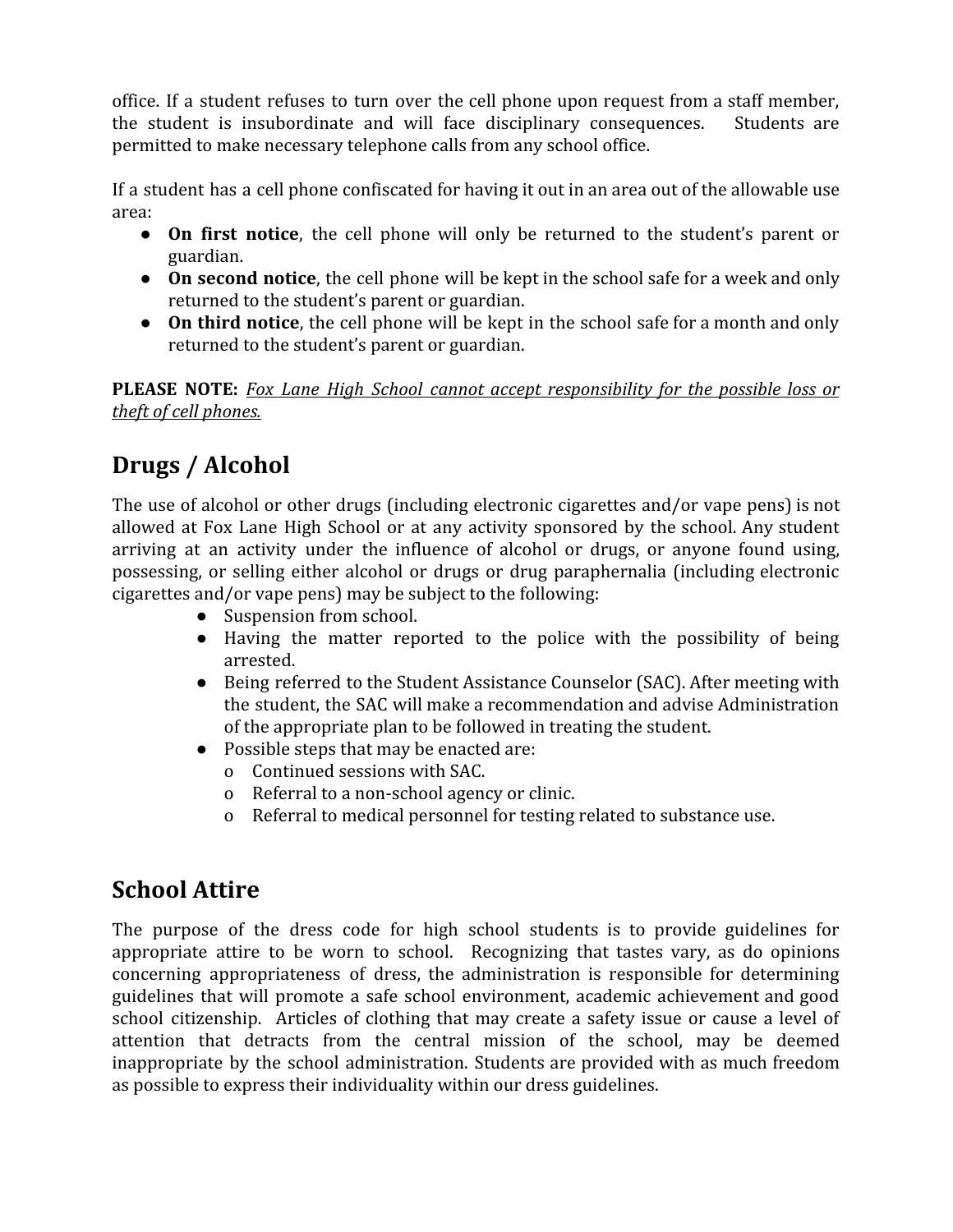Since fashion trends may emerge that are not specifically "covered" in the policy, the administration reserves the right to amend the policy when the need arises. The following is a set of guidelines that describes appropriate school attire. The guidelines are illustrative and do not enumerate every item that may be deemed inappropriate. We ask you to use it as a basis to form good judgments about the appropriateness of student attire. A student's dress, grooming, and appearance shall:

- 1. Be safe, appropriate and not disrupt or interfere with the educational process.
- 2. Include footwear at all times. Footwear that is a safety hazard will not be allowed.
- 3. Not include items that are vulgar, obscene, libelous, or denigrate others on account of race, color, religion, religious practice, weight, creed, national origin, ethnic group, gender, sexual orientation or disability.
- 4. Not promote and/or endorse the use of alcohol, tobacco or illegal drugs and/or encourage other illegal or violent activities.

This policy is not intended to abridge students' rights to express themselves. Its purpose is to foster a school environment in which students feel safe, comfortable, and can focus on their studies and activities. Students who do not adhere to this policy, will be asked to change, and may be sent home for the day or placed in In-School Suspension at the discretion of administration. In the case of chronic violations of this policy, a parent meeting will be required. The school administration appreciates your support and understanding.

### **Sexual Harassment**

The Board of Education is committed to safeguarding the right of all students within the school district to learn in an environment that is free from all forms of sexual harassment. Conduct is deemed to be sexual harassment when the recipient perceives such behavior as unwelcome. It is irrelevant that the harasser had no intention to sexually harass the person.

A student can be subjected to sexual harassment by a student, employee, board member or any individual who foreseeably might come in contact with the student on school grounds or at school activities. Sexual harassment experienced by a student is not always easily recognized. The following are examples of sexual harassment one should be aware of when dealing with a complaint of alleged sexual harassment.

- Unwanted sexual behavior, which may include touching, verbal comments, sexual name calling, spreading sexual rumors, gestures, jokes, pictures, leers, overly personal conversation, cornering or blocking a student's movement, pulling at clothes, attempted rape and rape.
- A female student in a predominantly male class or vice versa subjected to sexual remarks by students or teachers who regard the comments as joking and part of the usual classroom environment.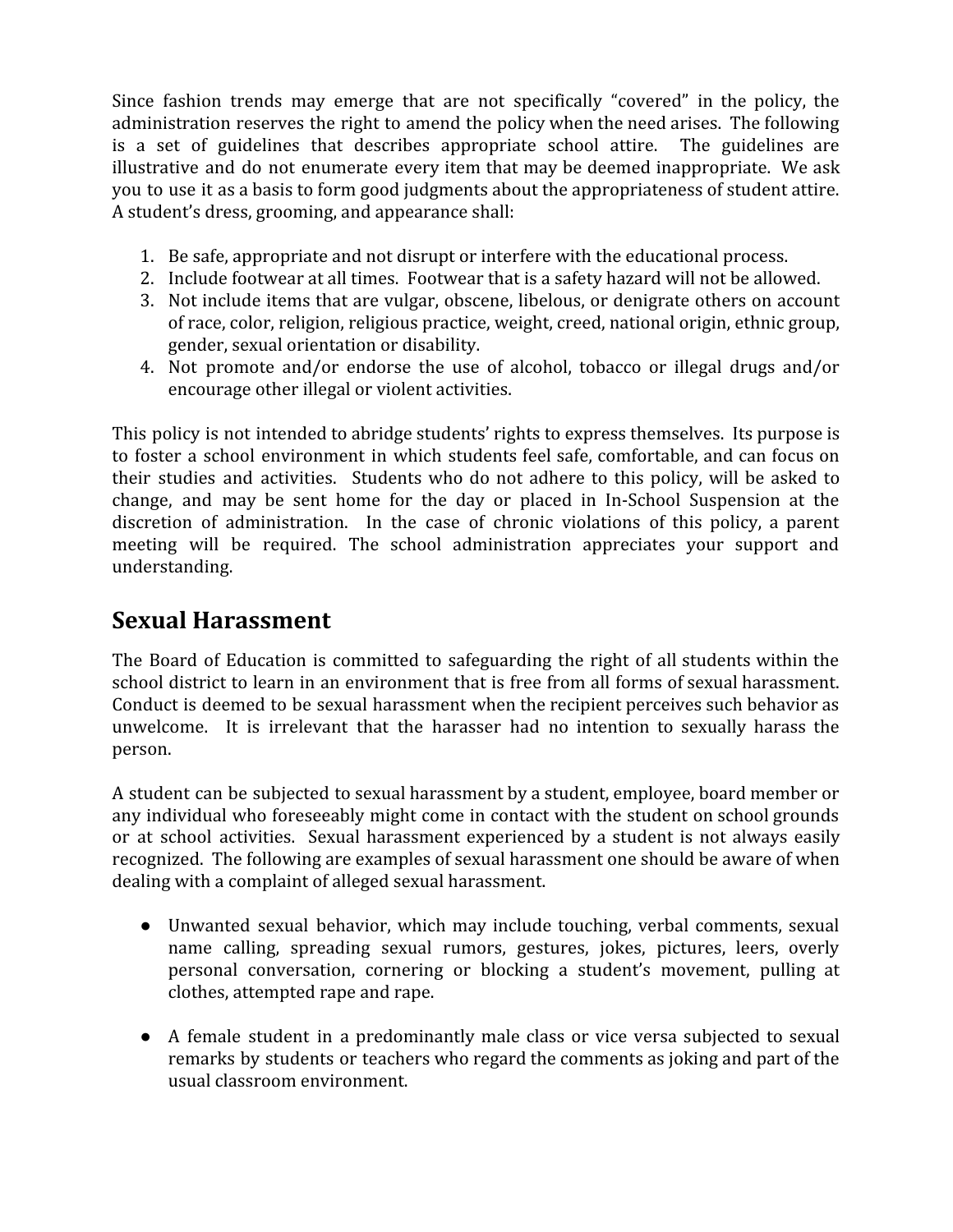Any student who believes that he or she has been subjected to sexual harassment should report the alleged misconduct immediately so that appropriate corrective action may be taken at once. Student should report the incident to one of the following individuals:

> Mr. Jason Spector, Assistant Principal Mrs. Ana Piquero, Assistant Principal

All reports of sexual harassment will be held in confidence, subject to all applicable laws and any relevant provisions found in the district's policy manual and collective bargaining agreements.

A detailed copy of this policy and its accompanying regulation is available in the front office of the high school.

# **Smoking and Vaping**

Smoking or using tobacco (non-electronic) in any way is not permitted on any campus of the BCSD. Disciplinary procedures for violating this policy are as follows:

- First offense 3 days detention/referral to Student Assistance Counselor
- Second offense In School Suspension
- Third offense Further suspension and parent meeting

Use or possession of electronic cigarettes, vapes, or paraphernalia is prohibited and will result in suspension and possible referral to the Superintendent. Students will be referred to the Student Assistance Counselor as well.

### **Interventions and Consequences for Student Behavior**

#### **STUDENT BEHAVIORS**

| <b>LEVEL I</b>       | <b>LEVEL II</b>          | <b>LEVEL III</b>          |
|----------------------|--------------------------|---------------------------|
| Inapp. Behavior      | Insubordination          | Verbal Abuse              |
| Inapp. Dress         | Leaving the Grounds      | Sexual Harassment         |
| Littering            | Smoking                  | <b>Stealing</b>           |
| Inapp. Language      | Fighting                 | Vandalism                 |
| Lateness             | <b>Cutting Class</b>     | Graffiti                  |
| Inapp. Cell Phone    | Forgery                  | Drug/Alcohol/Use, Sale or |
|                      | <b>Bus Misconduct</b>    | Possession                |
|                      | Cheating                 | Assault/Battery           |
|                      | <b>Cutting Detention</b> | Arson                     |
|                      | Gambling                 | Extortion                 |
|                      | Incite Stu. Disturbance  | <b>Bomb Threat</b>        |
|                      | Plagiarism               | <b>False Fire Alarm</b>   |
|                      | Vandalism                | False Lock Down Alarm     |
| <b>INTERVENTIONS</b> |                          |                           |
| <b>LEVEL I</b>       | <b>LEVEL II</b>          | <b>LEVEL III</b>          |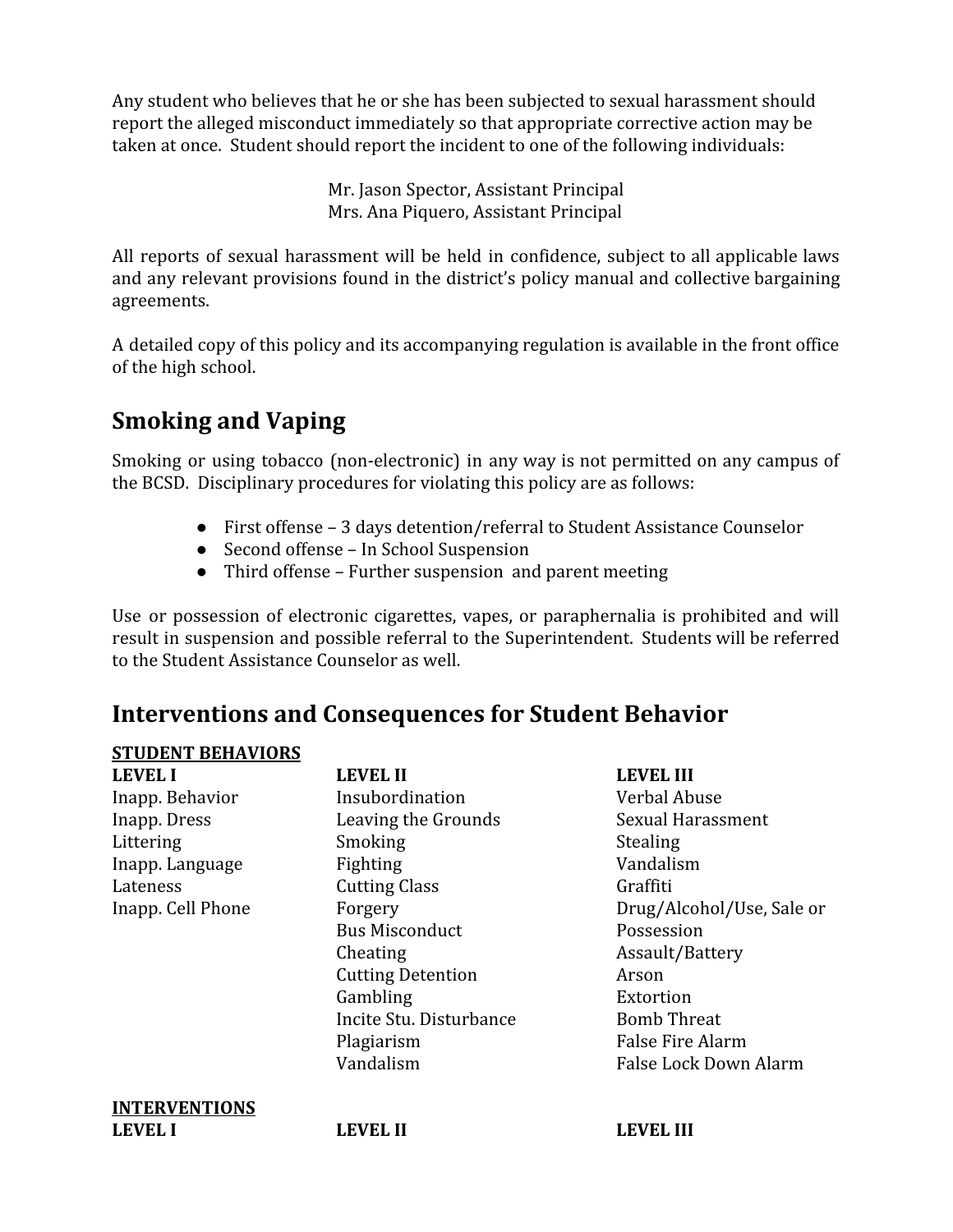1-2 Day Suspension 1-4 Day Suspension 1-5 Day Suspension Work Detail Meet Psych Meet Psych Meet Psych Social Probation (1-4) Social Probation (1-10) Social Probation (1-20) Dean/Stu/Parent Conf. Principal Review Police Referral

Academic Review Criminal Prosecution Removal from Class Pay for Damage Loss of Bus Privileges Removal from Class

Detention Dean/Stu/Parent Conf. Admin/Student/Parent Conf. Loss of Driving Privileges Written Apology Superintendent's Hearing

### **Anonymous Alerts**

<span id="page-23-0"></span>*Anonymous Alerts* is a communication tool for sending private, anonymous messages on urgent or sensitive matters. The system allows students, parents and staff to confidentially report bullying, cyber-bullying, safety concerns or issues, and other sensitive topics through private messages. All messages are secure, encrypted, and remain completely anonymous. Submitters do, however, have the option to reveal their identity if they prefer to have a person-to-person discussion. The system may be accessed as a website or as an app on your smartphone. To access from a computer/tablet go to [http://www.anonymousalerts/BedfordCSD/](https://www.anonymousalerts.com/bedfordcsd/default.aspx) or click on the web button called "Anonymous Alerts" on the District website. The free "Anonymous Alerts" app is available in the app store. The app username is *bedfordcsd* and the password is *bedfordcsd*. The implementation of this system reinforces our commitment to the safety and well-being of our students. The Bedford Central School District does not tolerate any behavior that intimidates, frightens, mistreats or discriminates.

### **Emergency Response Protocols**

<span id="page-23-1"></span>Fox Lane High School employs six emergency protocols. These include: Fire Drills; Evacuation; Lockout; Lockdown; Early Dismissal; and Shelter in Place. Directions are posted in every classroom and office. Further, the school will conduct trainings and/or practice drills to prepare the school community in the event of any of these emergencies.

Students should be very familiar and comfortable with the six emergency protocols. Upon recognition of the alarm/announcement, students immediately maintain silence and follow the direction of the staff. Students who do not comply with the directives of staff during trainings and/or practice drills will be subject to disciplinary action.

# **Weather Related / Emergency Closing**

<span id="page-23-2"></span>In case stormy weather necessitates the closing of school, postponement of starting time or early dismissal, an automated message from the school district will be sent to all families via email and telephone. The announcement will also be posted on the district website and local media.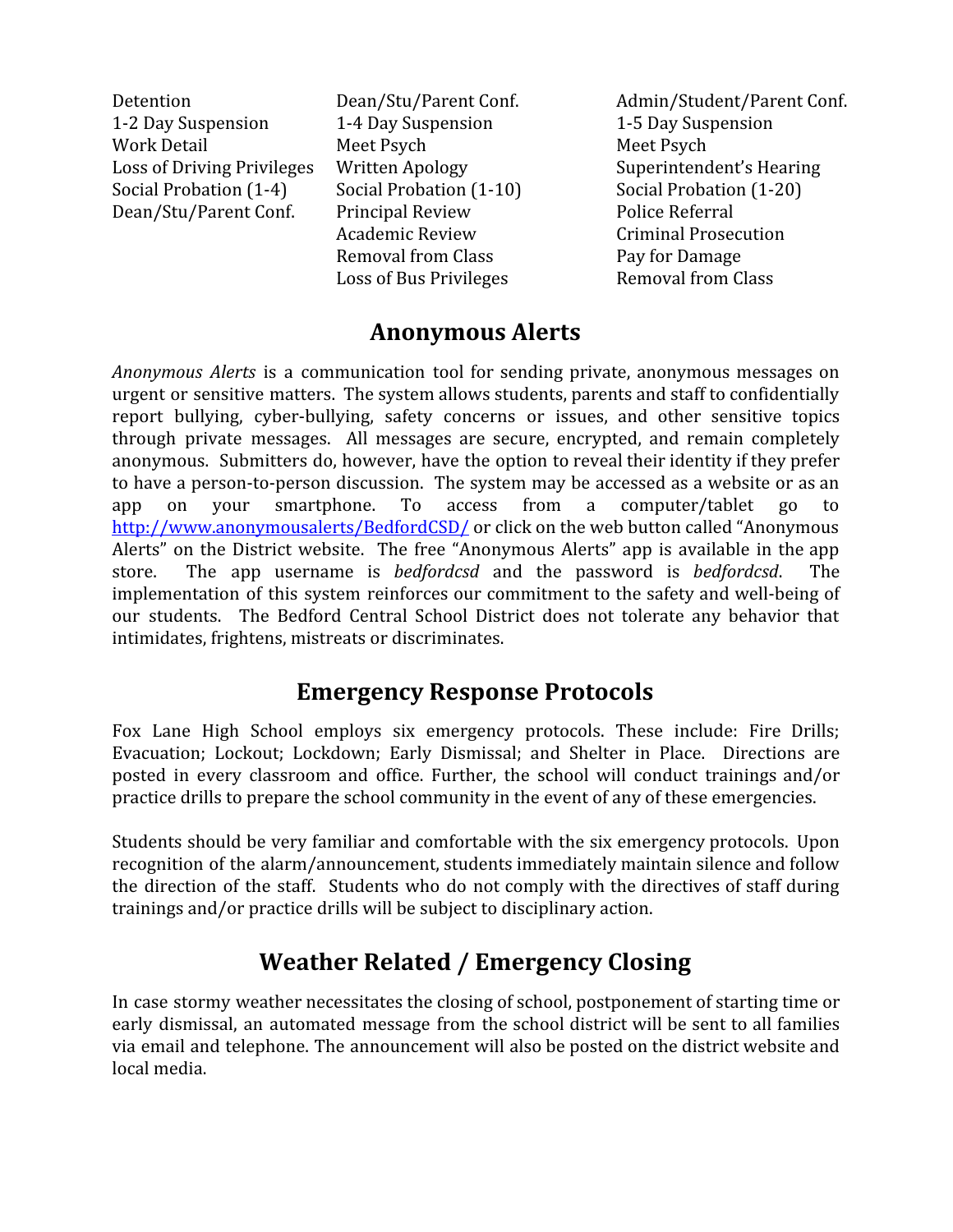### **Where To Go For Help**

<span id="page-24-1"></span><span id="page-24-0"></span>

| Northern Westchester Hospital           | (914) 666-1200 Mt.Kisco/Westchester |
|-----------------------------------------|-------------------------------------|
| <b>County Mental Health Services</b>    | $(914)$ 666-4646                    |
| Alcoholics Anonymous/Westchester        | $(914)$ 949-1200                    |
| Westchester County Medical Center       | $(914)$ 493 - 7000                  |
| Neighbor's Link Northern Westchester    | $(914)$ 666-3410                    |
| Lexington Center for Recovery/Mt. Kisco | $(914)$ 666-6740                    |

# **Student Information**

#### **Buses**

<span id="page-24-2"></span>Bus transportation is provided for all students. When buses are provided for school sponsored trips or activities, pupils representing this school are required to go in those buses and return in them. While buses are in operation the bus drivers have the same authority as teachers, including the assignment of seats, supervision of conduct and, if necessary, the removal of a pupil from the bus and reporting such action to the Principal's office. Safety laws prohibit smoking on buses. Late bus loops are available at 3:45 pm, 4:30 pm and 5:30 pm each school day (unless otherwise specified) for those participating in after-school activities.

### **Lost and Found**

<span id="page-24-4"></span><span id="page-24-3"></span>Lost articles should be reported at once to the attendance office. After making a reasonable search, students should inquire at the office about lost items.

#### **Nurse**

In order to go to the nurse's office during a class period, a student must have a pass from the teacher. The nurse's office is for first aid and emergencies only. The school cannot administer medication (i.e. aspirin, eye drops, etc.) without permission from the family doctor. A student who wishes to go home because of illness should report to the nurse's office. If the student's parent consents, the student will receive a slip excusing him or her from school. If a student has to leave during the school day due to illness, the parent, or an adult designated by the parent, must pick the student up from the nurse's office. In case of minor or major injuries in school, students or teachers should send for the nurse.

### **Recycling Policy**

<span id="page-24-5"></span>Fox Lane participates in single stream recycling. To recycle at our high school, toss all of your recyclables into the blue bins located in the classrooms, commons, cafeterias, and the library. Once they are collected by the custodians, the blue bags are sent to a facility where the recyclables are sorted into correct recycling groups. Recyclable materials include white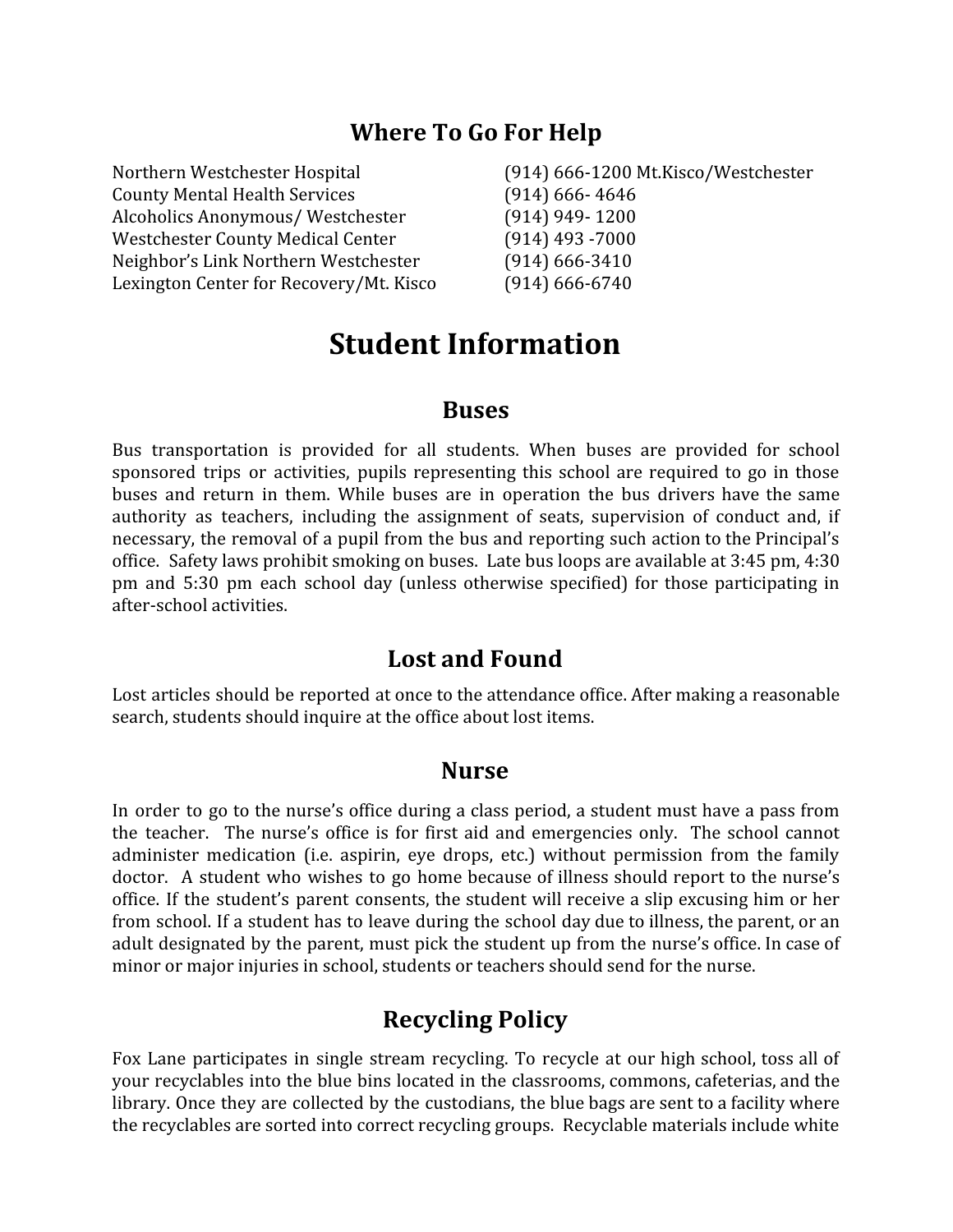<span id="page-25-0"></span>and colored papers, glass and plastic bottles and containers (plastics #1-7), newspapers and corrugated cardboard, and metal and tin cans. We do not recycle food waste, paper cartons (ex. milk cartons), plastic wrappers or Styrofoam.

# **Senior Driving on Campus**

Students who are granted permission to drive their cars to school must meet the following criteria:

- $\bullet$  Be a 12<sup>th</sup> grader in good standing.
- Be a licensed driver in the State of New York.
- Submit a permission form signed by a parent or guardian.

#### **Driving to school is a privilege. The school administration may exercise the right to rescind a 12th grader's driving privilege at any time. This is usually due to the following:**

- Reckless driving: speeding, driving while on your cell phone, making an illegal left turn onto Route 172 (The speed limit on school property is 5 MPH).
- Leaving campus without permission.
- Leaving campus with a student who does not have permission or with an underclassman.
- Failing to report an on campus accident regardless of severity.
- Poor attendance: chronic lateness to school and/or cutting classes.
- Parking in non-designated spaces such as staff, visitor, handicap or "no parking" zones, or parking in student spaces in a different lot other than the one you are assigned.
- Allowing other students to use your parking permit.
- Suspension from school.

#### **Consequences for failure to comply with driving and parking regulations are:**

- 1st Offense: Warning/parent contact.
- 2nd Offense: Suspension of driving privileges for up to 30 days.
- 3rd Offense: Suspension of driving privileges for the remainder of the year.

#### **12th graders** are the only students with driving privileges. **If any underclassmen park on campus, they will be subject to the following:**

- 1<sup>st</sup> offense: Up to one-month loss of senior driving privilege.
- $\bullet$   $2<sup>nd</sup>$  offense: Minimum one-month loss of senior driving privilege.
- 3<sup>rd</sup> offense: Minimum two-month loss of senior driving privilege.
- Beyond 3<sup>rd</sup> offense: Loss of senior driving privilege.

# **Sports and Athletics**

For up to date information on Sports and Athletics visit The Health, Physical [Education](https://www.bcsdny.org/domain/493) and [Athletics webpage](https://www.bcsdny.org/domain/493).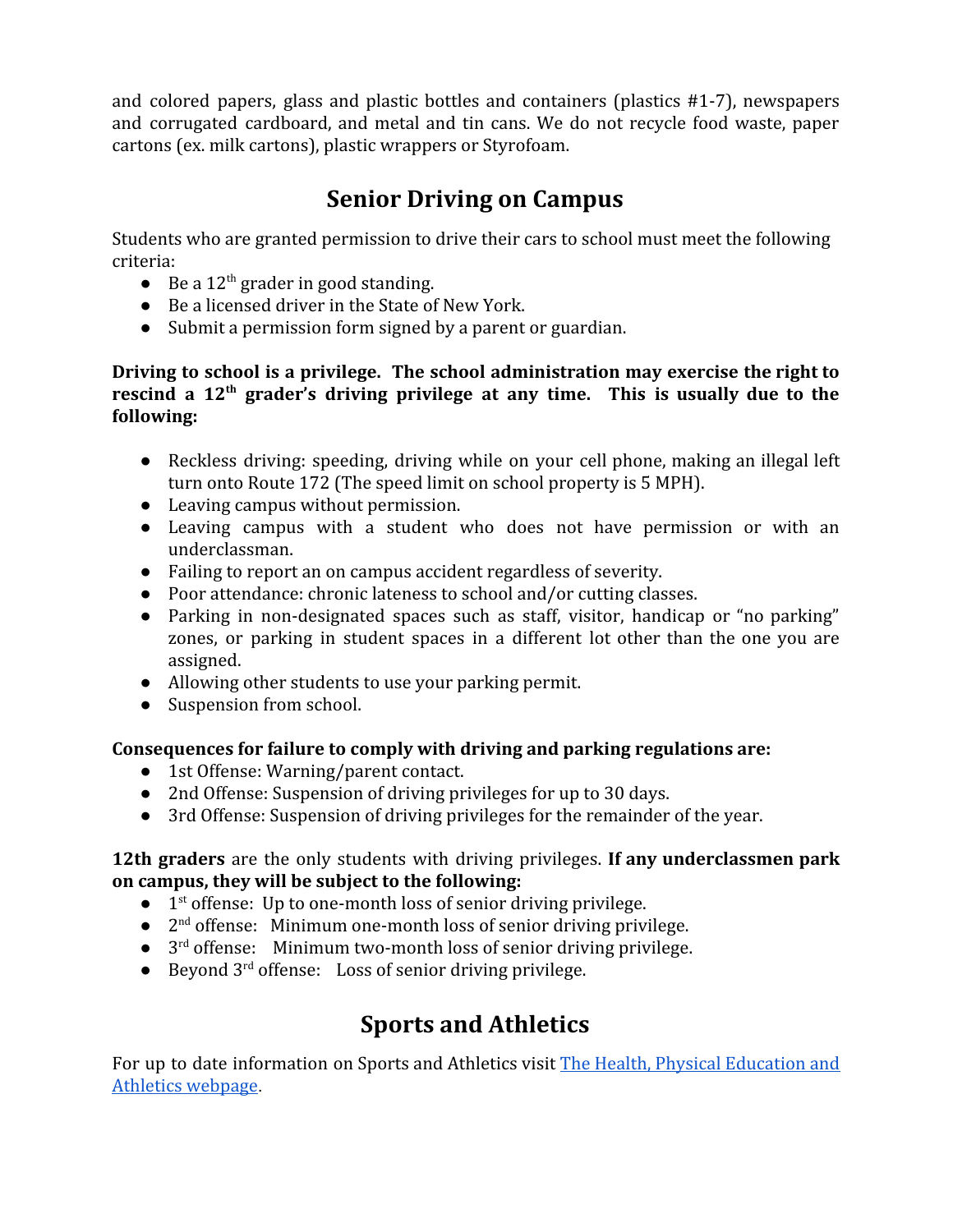### **Student Activities**

### *In our hybrid model, all extracurricular activities are on pause until further notice. The district will continue to evaluate opportunities to make these activities available based on State guidance.*

At Fox Lane High School we believe that extracurricular activities support the growth and development of the whole student. Students learn time management skills in addition to other useful skills, such as effective collaboration and long-term planning. Additionally, Student Government and clubs provide students with the opportunity to learn policy and business procedures including how to manage funds and create proposals. From students' participation and leadership within a government organization or club, students develop a greater sense of commitment, responsibility, and connection to peers and the school community.

#### <span id="page-26-0"></span>**Clubs**

In accordance with the Bedford Central School District's vision of "Inspiring and Challenging Our Students," we believe in offering opportunities and experiences for our students to explore both in and out of the classroom. Our high school clubs strive to meet the varied needs and interests of our student body. New club ideas are initiated by students and all clubs are student-run, and supported by a faculty advisor. To initiate a new club idea, students need to complete a form and speak with Mrs. Emery.

In accordance with New York State guidelines, student clubs are formed for educational and school service purposes. Therefore, school clubs are able to:

- Participate in club activities after school on campus
- Participate in club activities off-campus given approval through the field trip approval process
- Hold fundraisers for an agreed-upon goal
- Raise awareness for an area of interest
- Model Fox Lane PRIDE through their meetings and events: Preparation-Respect-Involvement-Determination-Effort

Membership in student clubs is open to all students. To join a club, students just need to attend club meetings and participate in club activities. Below is a current list of clubs at Fox Lane High School: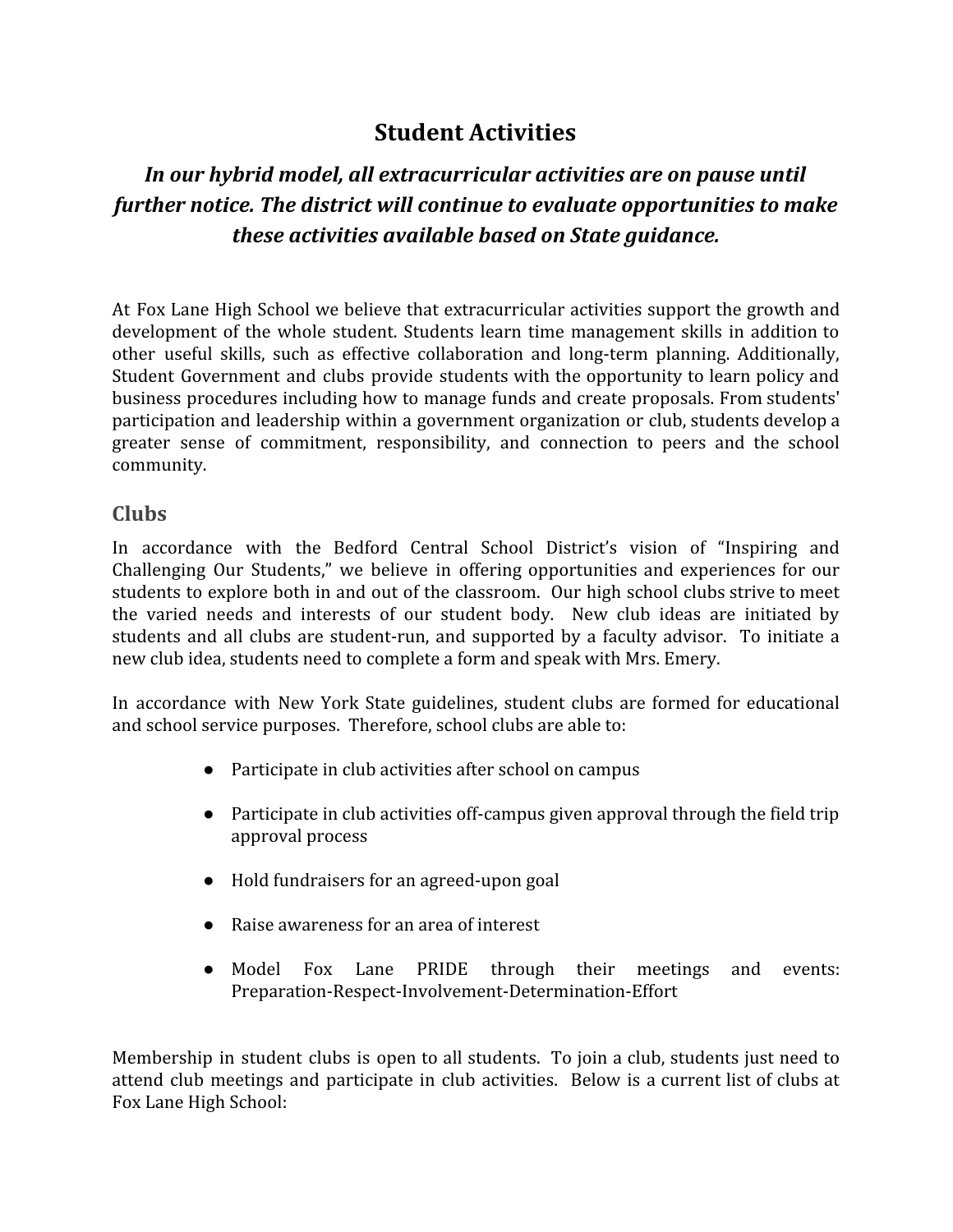| <b>Academic Challengers</b>      | Fox Lane Climbers                 | Mathletes                    |
|----------------------------------|-----------------------------------|------------------------------|
| AFS Club                         | Fox Lane Players                  | <b>Model Congress</b>        |
| Anime Club                       | French Club                       | Music Club                   |
| Art Club                         | <b>Future Business Leaders of</b> | National Art Honor Society   |
| <b>AVID</b>                      | America (Bus. Club)               | National Honor Society       |
| <b>Book Club</b>                 | Garden and Sustainability         | <b>Operation Smile</b>       |
| <b>Bridges to Community</b>      | Gender, Race and Sexuality        | Parliamentary Debate Club    |
| <b>Chamber Choir</b>             | Alliance                          | Pep Band                     |
| <b>Chess Club</b>                | Girls Inc.                        | Philosophy Club              |
| Clay Club                        | Girls Who Code                    | Photography Club             |
| Commoners                        | <b>Girls STEM</b>                 | Puente                       |
| Acapella/Foxappella              | <b>Habitat for Humanity</b>       | Robotics                     |
| <b>Cooking Club</b>              | Hand in Hand                      | <b>Rock Ensemble</b>         |
| C.O.R.E./Wellness                | Hillside Student Activities       | Science Olympiad             |
| <b>Computer Science Club</b>     | Club                              | Science Research             |
| <b>Creative Writing</b>          | Hillside Yearbook                 | Sinfonia                     |
| Cycle for Survival               | Human Right Activists Club        | Spanish Club                 |
| <b>Family Reach</b>              | <b>Instrumental Coaching</b>      | <b>Student Athletic Club</b> |
| <b>Fashion and Design Club</b>   | <b>International Dance Club</b>   | Ultimate Frisbee Club        |
| Film Club                        | Italian Club                      | Vocal Coach                  |
| <b>Filmmaking Club</b>           | <b>JAM Club</b>                   | Yearbook                     |
| Fire and Ice                     | Jazz Band                         | <b>Young Democrats</b>       |
| <b>Fishing Club</b>              | Language Club                     | <b>Young Republicans</b>     |
| <b>FLHS</b> Animal Activist Club | Maker Club                        | Youth in Action              |

Information regarding days, times, and locations that clubs meet is available in the daily announcements as well as on our website under "[Students - Club Information](https://www.bcsdny.org/Domain/144)."

#### **Student Government**

The purpose of the Student Government is to represent the rights and opinions of the student body in a manner consistent with the mission and honor code of Fox Lane High School, to provide for appropriate student activities, and to join with the faculty, staff, and administrators of the school in building a stronger, more effective living, and learning community. Working collaboratively, our Student Government consists of three parts: Student Government Association, Student Union, and Class Officers. Students may hold multiple positions

#### <span id="page-27-0"></span>**Student Government Association**

The SGA is a group of elected students that include our two Student Representatives to the Board of Education and two Student Government Representatives from each grade. The SGA meets regularly to address issues of school culture, governance, and student affairs. Additionally, the students in the SGA manage funds which provide support for school ventures, initiatives, and special projects. The SGA is represented by students in all four grades and is committed to maintaining a membership that represents our entire student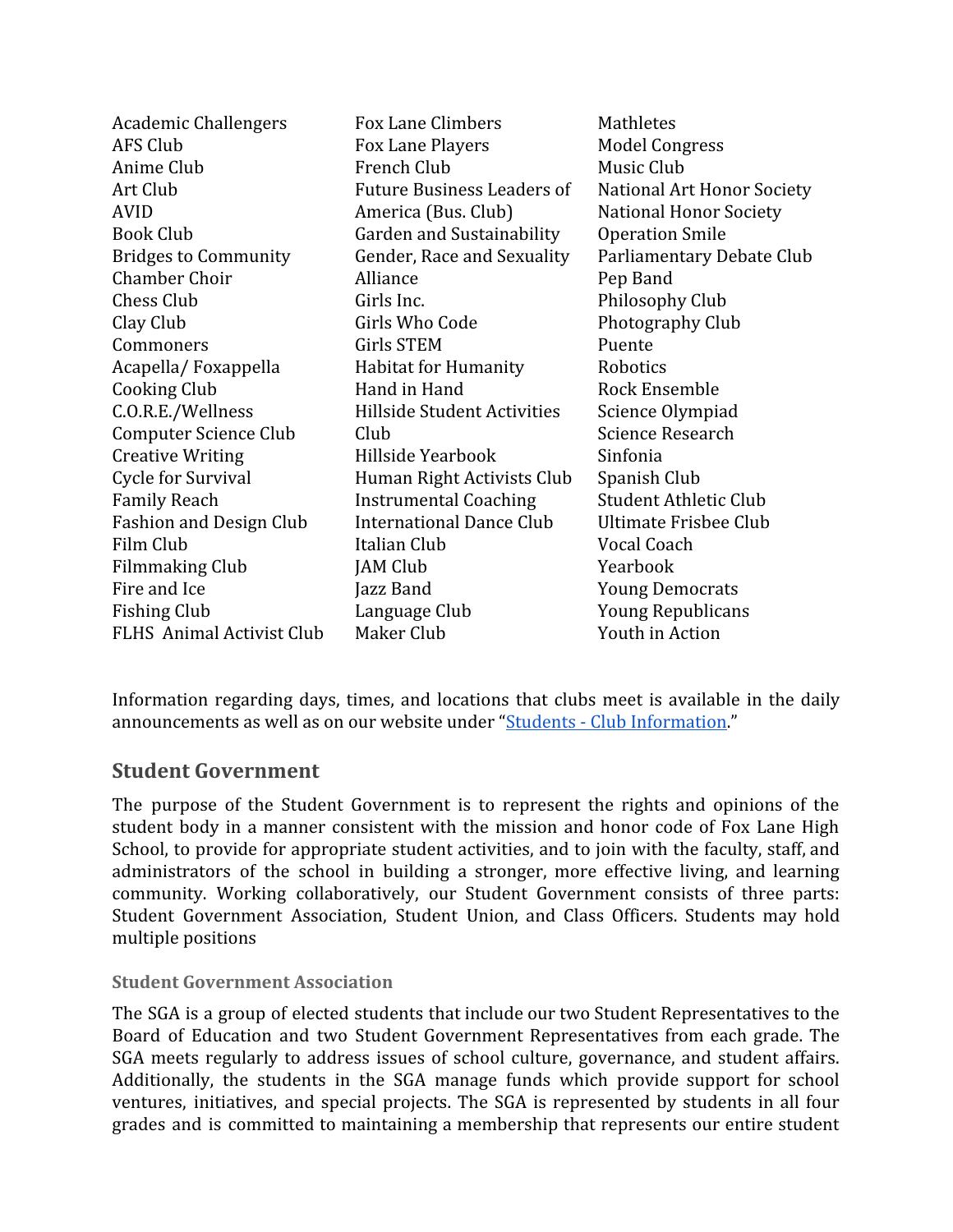body. Positions Available: Senior Board of Education Representative, Junior Board of Education Representative, 2 Senior Class Representatives, 2 Junior Class Representatives, 2 Sophomore Class Representatives, and 2 Freshmen Class Representatives.

#### <span id="page-28-0"></span>**Student Union**

Elected members of Student Union promote and coordinate school wide student activities at Fox Lane High School, encourage student involvement in school life, and facilitate student-led activities. Student Union works in collaboration with individual classes and is responsible for leading school spirit events, including homecoming, pep rallies, dances, etc. Additionally, the students in the Student Union manage funds which provide support for school ventures, initiatives and special projects. Student Union is represented by students in all four grades. The Student Union is comprised of a president, vice president, secretary, and treasurer, along with a representative from each class. Positions available include President, Senior Vice President, Secretary, and Treasurer.

#### <span id="page-28-1"></span>**Class Officers**

Class Officers take on the responsibility of planning activities for their class. These may include social events and trips, community service activities, and fundraising to support these endeavors. This planning requires that officers be in touch with their classmates' interests, that they effectively communicate with classmates about ongoing activities, and that they are present to participate in these activities. It is important that class officers meet to discuss ideas, set goals, and assign tasks in order to achieve them. All Class Officers share equally in these responsibilities and rely on good teamwork for success. Positions available include class officers who co-lead.

# **Technology Use Policy**

#### **(Board Policy 4526)**

<span id="page-28-2"></span>The use of a computer network and technology tools, including the Internet, is a powerful and valuable educational and research tool. Technology provides a forum for learning various software applications and through online databases, websites and electronic mail, can significantly enhance educational experiences and provide statewide, national and global communication opportunities for staff and students.

All users of the District's computer network, technology hardware and the Internet must understand that use is a privilege, not a right, and that use entails responsibility. All hardware, software, storage media and devices, network accounts, and other technology at the District's schools and/or facilities are property of the District. The District reserves the right to control access to the Internet for all users of its computers and network. The rules and regulations governing the responsible use of the District's computer network system (inclusive of hardware and software) and access to the Internet are available at the [BCSD](http://go.boarddocs.com/ny/bcsd/Board.nsf/goto?open&id=ATSJLK4D6BB4) [website .](http://go.boarddocs.com/ny/bcsd/Board.nsf/goto?open&id=ATSJLK4D6BB4) All students are expected to adhere to the technology use policy.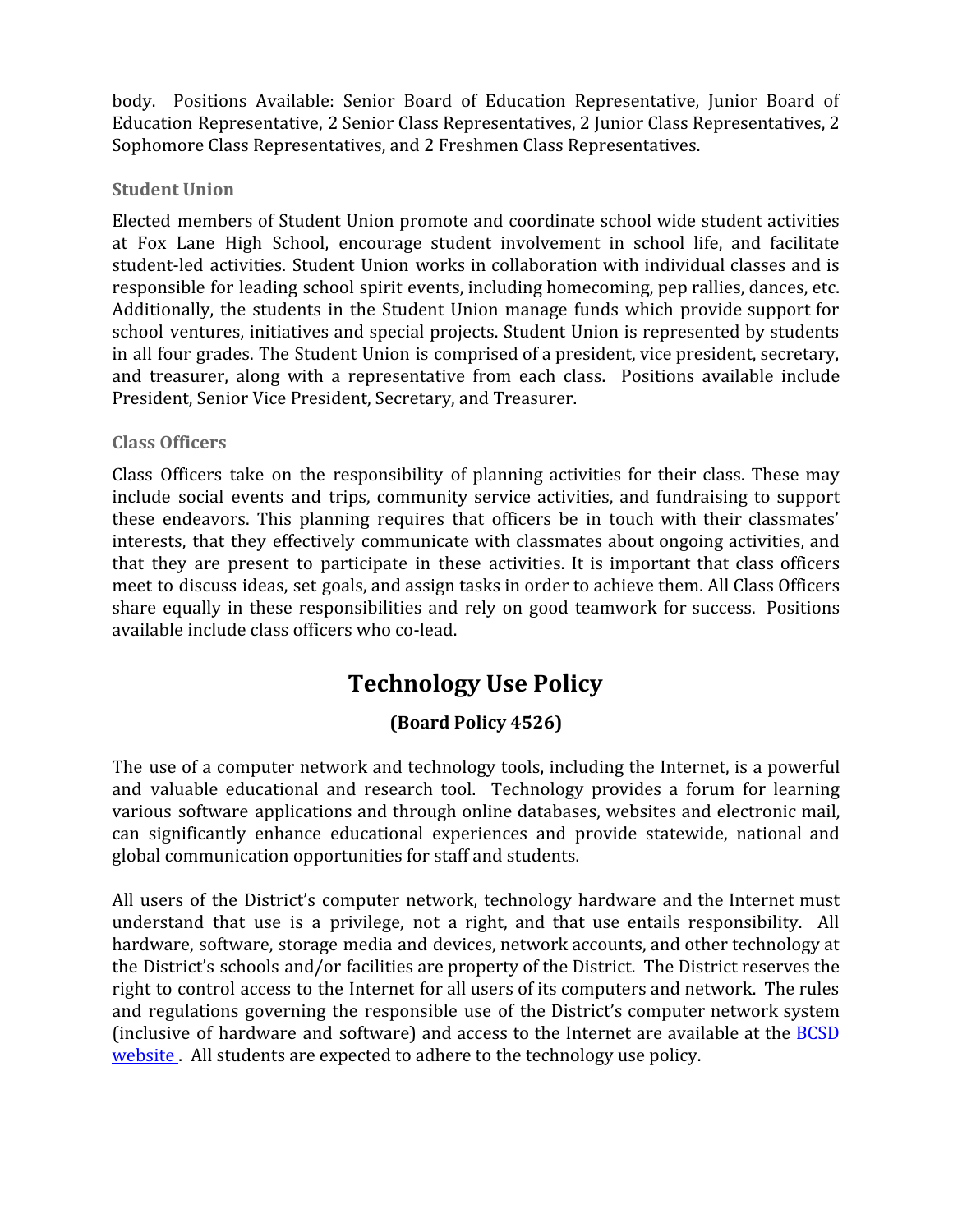### **Transfer to Another School**

<span id="page-29-0"></span>When a student transfers to another school, he or she should contact the Fox Lane Registrar prior to leaving. The student will be given proper checkout forms. Books are to be returned to curriculum areas.

### **Working Papers**

A certificate of employment is required of all young people under the age of 18 before they can begin to work. Students may obtain application forms in the Guidance Office of the high school. The physical examination for working papers, which must have been given no more than 12 months prior, must be signed either by the school physician or the student's own physician. The student's parent or guardian must sign the application itself.

### **Public Notice**

<span id="page-29-1"></span>The Bedford Central School District, the Fox Lane Campus, Box 180, Mount Kisco, New York, 10549, does not discriminate on the basis of gender or sexual orientation in the educational programs or activities it operates; its requirement by Title IX of the Education Amendments of 1972 not to discriminate in educational programs and activities extends to employment and the admission of students. Inquiries concerning the employment and the admission of students, inquiries concerning the application of Title IX may be made to the Director of Personnel, Bedford Central School District, Box 180, Mount Kisco, New York, 10549 (241-6000).